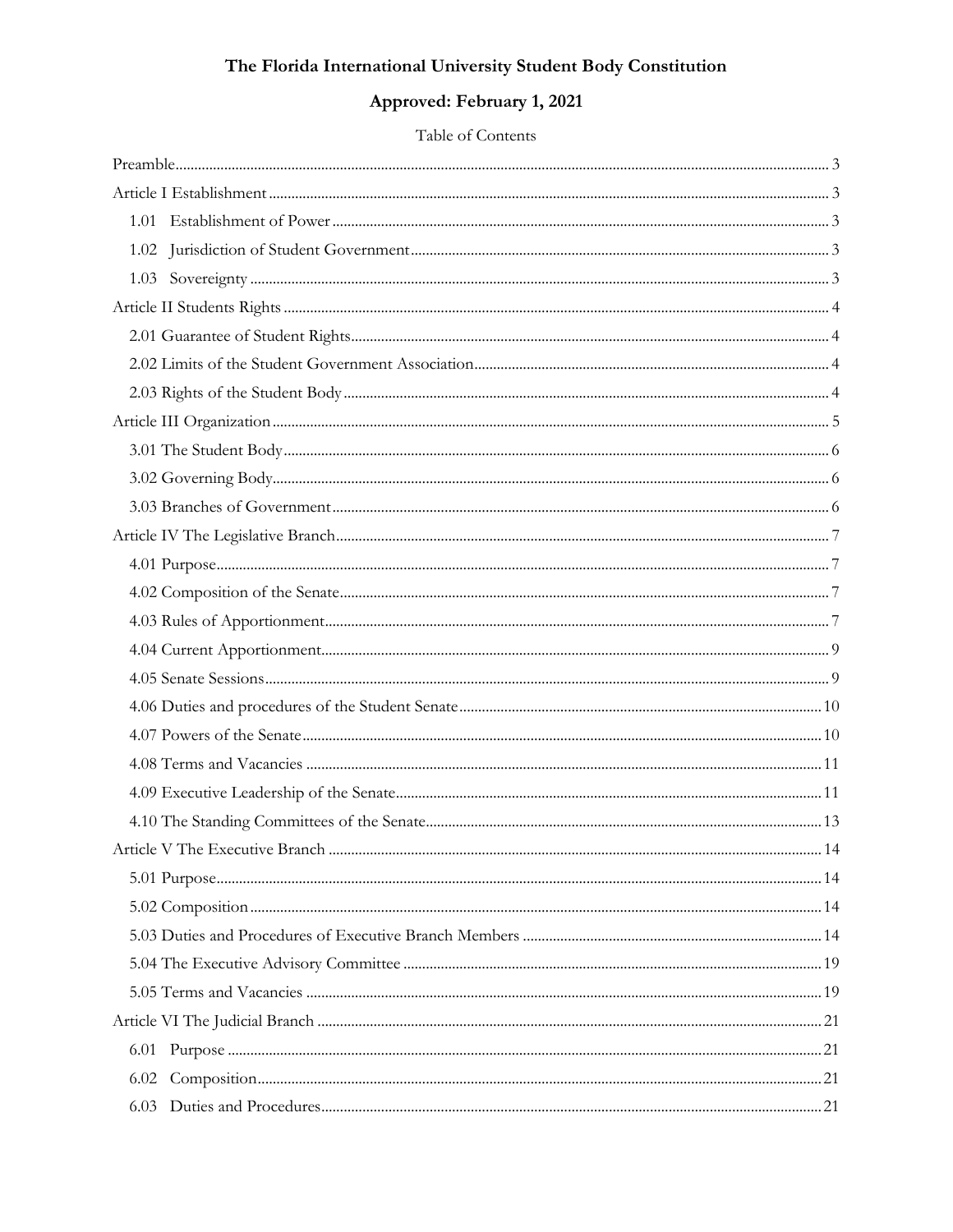# Approved: February 1, 2021

Approved by the Senior Vice President for Academic and Student Affairs on February 1, 2021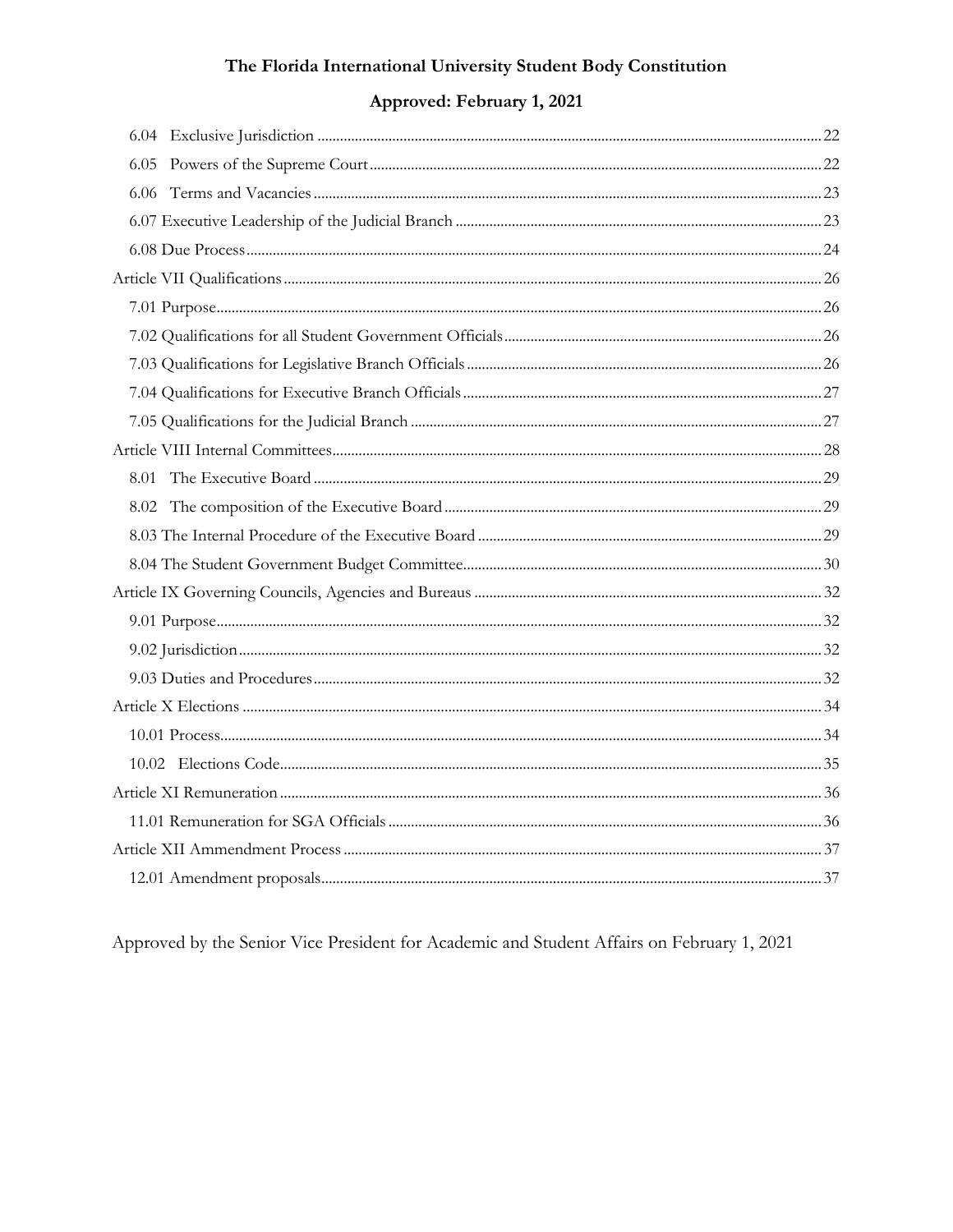#### **Approved: February 1, 2021**

### **Preamble**

<span id="page-2-0"></span> $\mathcal{W}_{\mathrm{e}}$ , the Student Body of Florida International University, to establish a student government that best represents the voice of our individual and collective interest, provide a responsible and accountable distribution of Activities and Service fees and management thereof, create a body of representatives that acts as a fiduciary on our behalf, do hereby ordain this Constitution to be put into effect by the Student Government Association, hereafter called SGA.

# **Article I**

# **Establishment**

### <span id="page-2-2"></span><span id="page-2-1"></span>**1.01 Establishment of Power**

- 1.01.1 The Student Government Association is established through the power of the president of the university under the direction of the Board of Governors which founded the first Student Government Senate in June 1973
- 1.01.2 The powers and duties of Student Government are set forth by Florida Statutes, Title XLVIII, chapter 1004.26 and chapter 1009.24

### <span id="page-2-3"></span>**1.02 Jurisdiction of Student Government**

- 1.02.1 All students by virtue of their registration at Florida International University are members of the Student Body and are granted all the rights and privileges of this constitution
- 1.02.2 Members of the Student Body shall be subject to this constitution, Student Government Association Statutes, Student Government Association rules and procedures, and all university rules and regulations

### <span id="page-2-4"></span>**1.03 Sovereignty**

<span id="page-2-5"></span>1.03.1 This Constitution is governed by, and therefore must not contradict, federal and state laws and State University System of Florida Board of Governors and University regulations and policies that provide for its establishment. In conformance with the aforementioned, this constitution is the supreme law of the Student Government Association. Only the Senior Vice President of Academic and Student Affairs has the power to alter this constitution outside the means for amendment it provides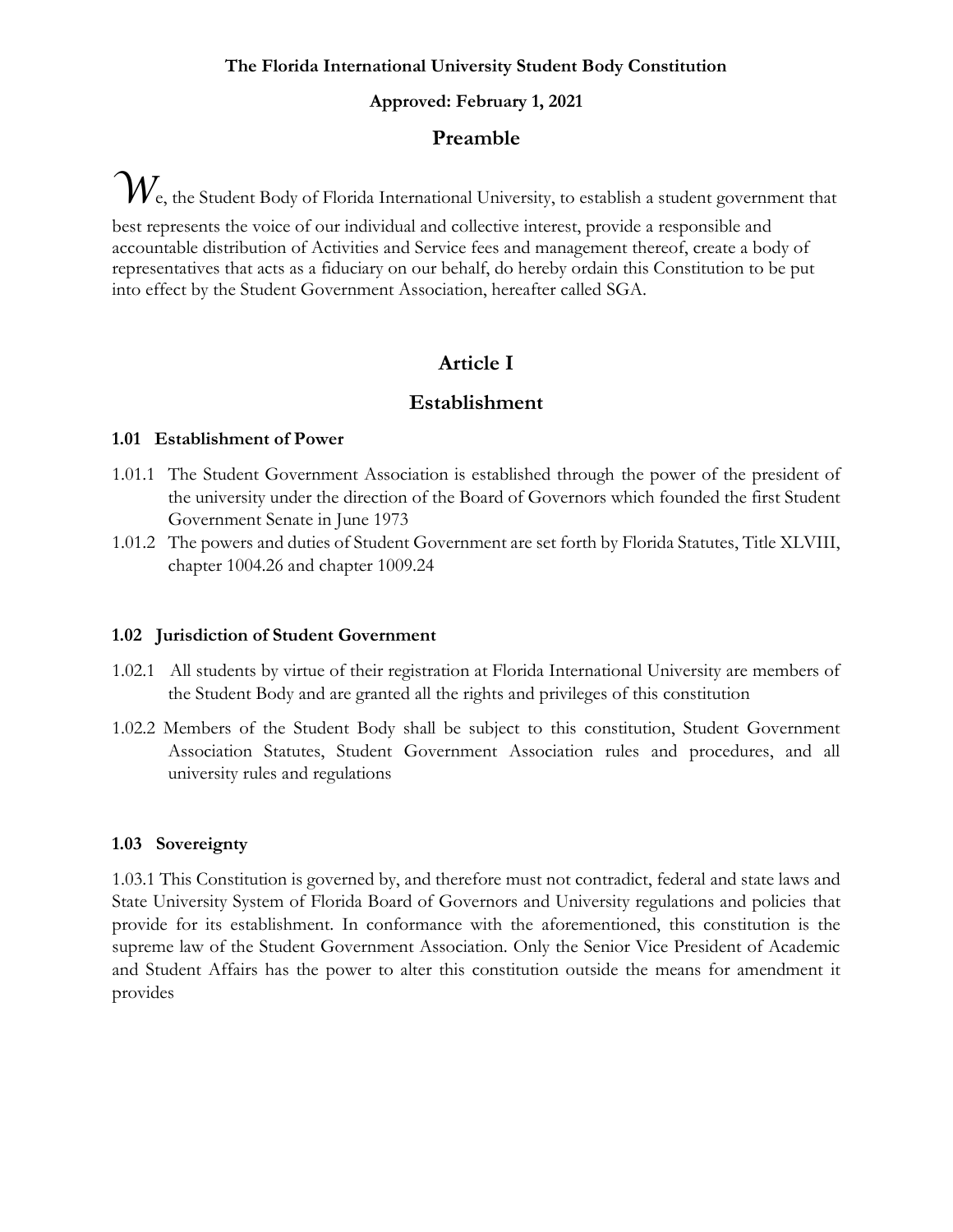#### **Approved: February 1, 2021**

# **Article II**

# **Student's Rights**

#### <span id="page-3-0"></span>**2.01 Guarantee of Student Rights**

2.01.1 The Student Government Association shall guarantee students the following rights as provided in section 2.03, to be exercised in accordance with the provisions of this constitution and the Student Government Association Statutes

#### <span id="page-3-1"></span>**2.02 Limits of the Student Government Association**

- 2.02.1 The Student Government Association is limited by, and shall therefore not conflict with, the rights guaranteed by the United States and Florida Constitutions and State University System of Florida Board of Governors and University regulations and policies.
- 2.02.2 No Organization, Department, Council, Agency, or other Student group that falls under the jurisdiction, funding, activity, or agency of the Student Government Association may discriminate, hinder, prevent, or take action against, a student for showing, expressing, or disclosing organizational affiliation regardless of the organizational affiliation presented.

#### <span id="page-3-2"></span>**2.03 Rights of the Student Body**

- 2.03.1 Students at the Florida International University shall have the right to; vote for elected officials, Apply for and run for Student Government Association offices, Submit writs of certiorari to be considered by the Attorney General; these shall include both grievances against SGA officials and/or petitions for legal review, Request meetings with Student Government Association officials, petition for the formation of a governing agency or bureau
- 2.03.2 Students shall have the right to petition the Student Government Association Senate and its members for the following reasons; to express suggestions and/or concerns regarding student affairs, and to request SGA money
- 2.03.3 Students shall have the right to call for a referendum for changes to the SGA Statutes or Constitution
- 2.03.3.1 A petition for referendum shall require the signatures of students totaling at least fifteen percent (15%) of the number of votes cast in the previous general election and must be properly filed in accordance with an SGA Petition form and independently verified by the Student Government Academic and Student Affairs Professional Staff Advisor to determine the validity of the signatures. The petition must then be submitted to the Supreme Court of the Student Government Association, who will determine the validity of the initiative or referendum determined by the Supreme Court within five (5) University Business Days. If the petition is ruled valid, the initiative or referendum shall be held within three (3) active school weeks during the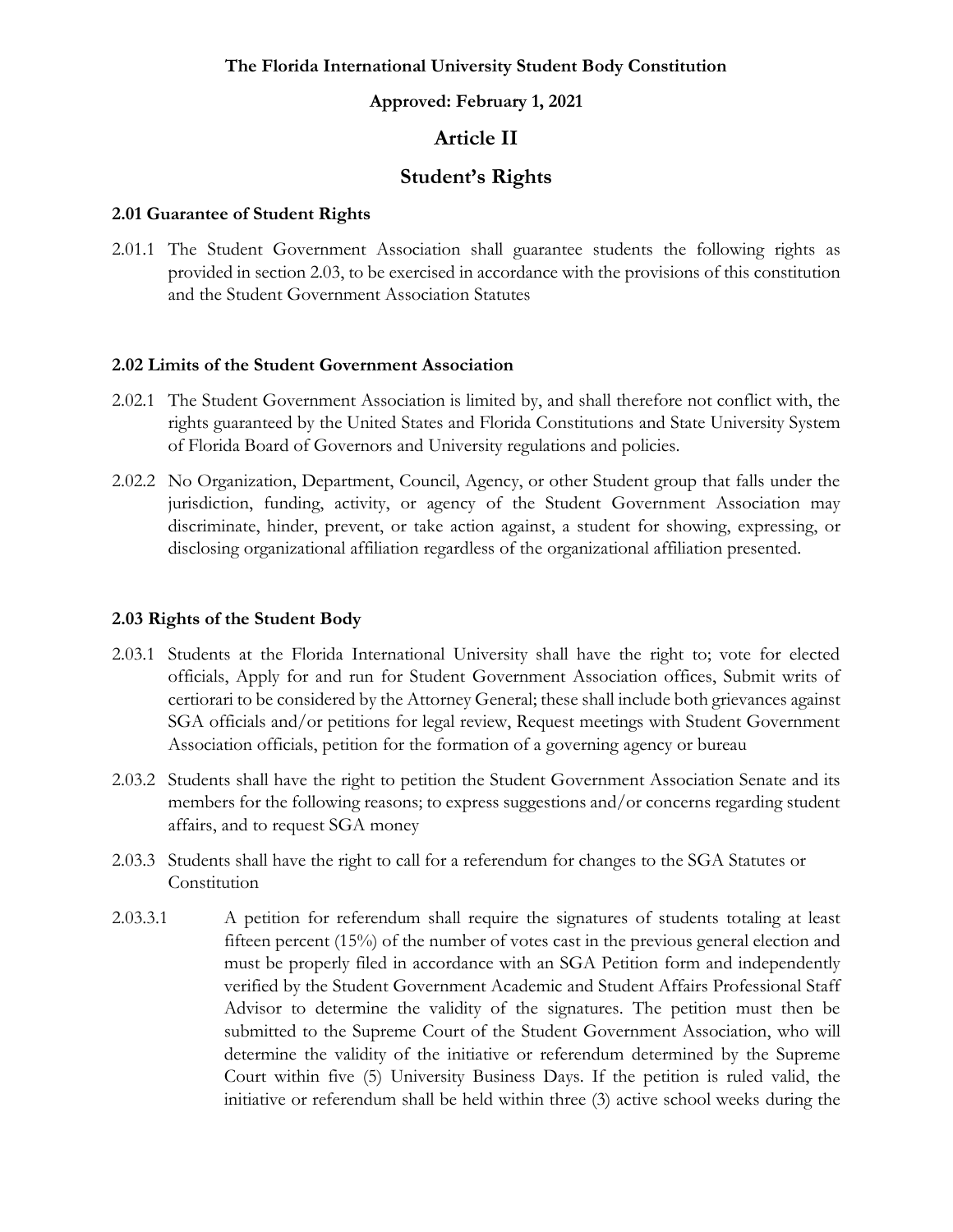# **Approved: February 1, 2021**

<span id="page-4-0"></span>Fall and Spring Semesters. If the petition is submitted during the last 3 weeks of the Spring Semester, it will be reviewed during the Summer B semester for referendum in the Fall Semester . If the petition is found invalid it shall be ruled closed without further action.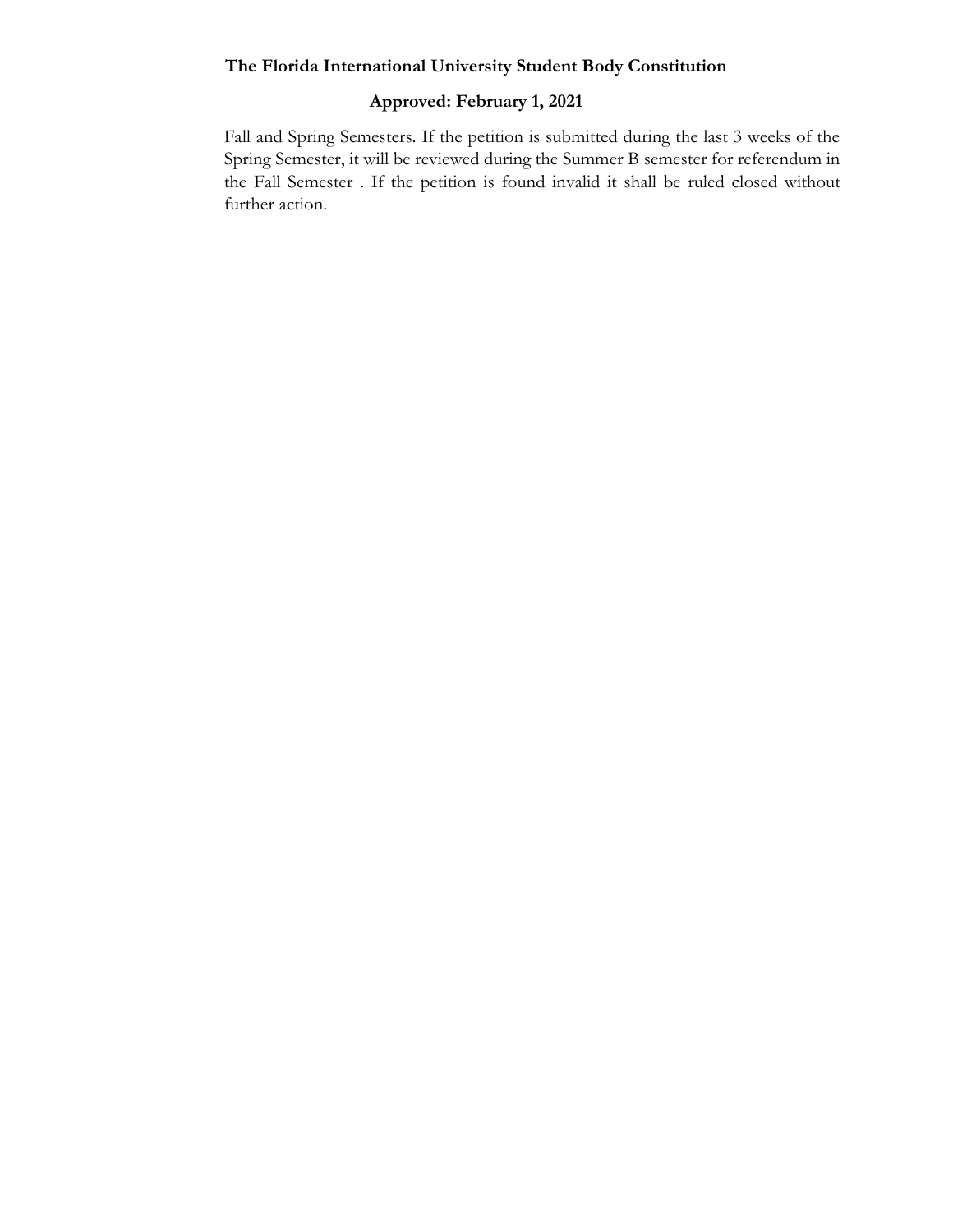#### **Approved: February 1, 2021**

# **Article III**

# **Organization**

### <span id="page-5-0"></span>**3.01 The Student Body**

3.01.1 The student body shall consist of all students registered with Florida International University

### <span id="page-5-1"></span>**3.02 Governing Body**

3.02.1 This constitution creates one Student Government Association to represent the students at Florida International University

### <span id="page-5-2"></span>**3.03 Branches of Government**

- 3.03.1 The powers of the Student Government Association shall be divided into the Legislative, Executive, and Judicial branches
- 3.03.2 Persons belonging to one branch shall not exercise any powers appertaining to any of the other branches unless otherwise stated herein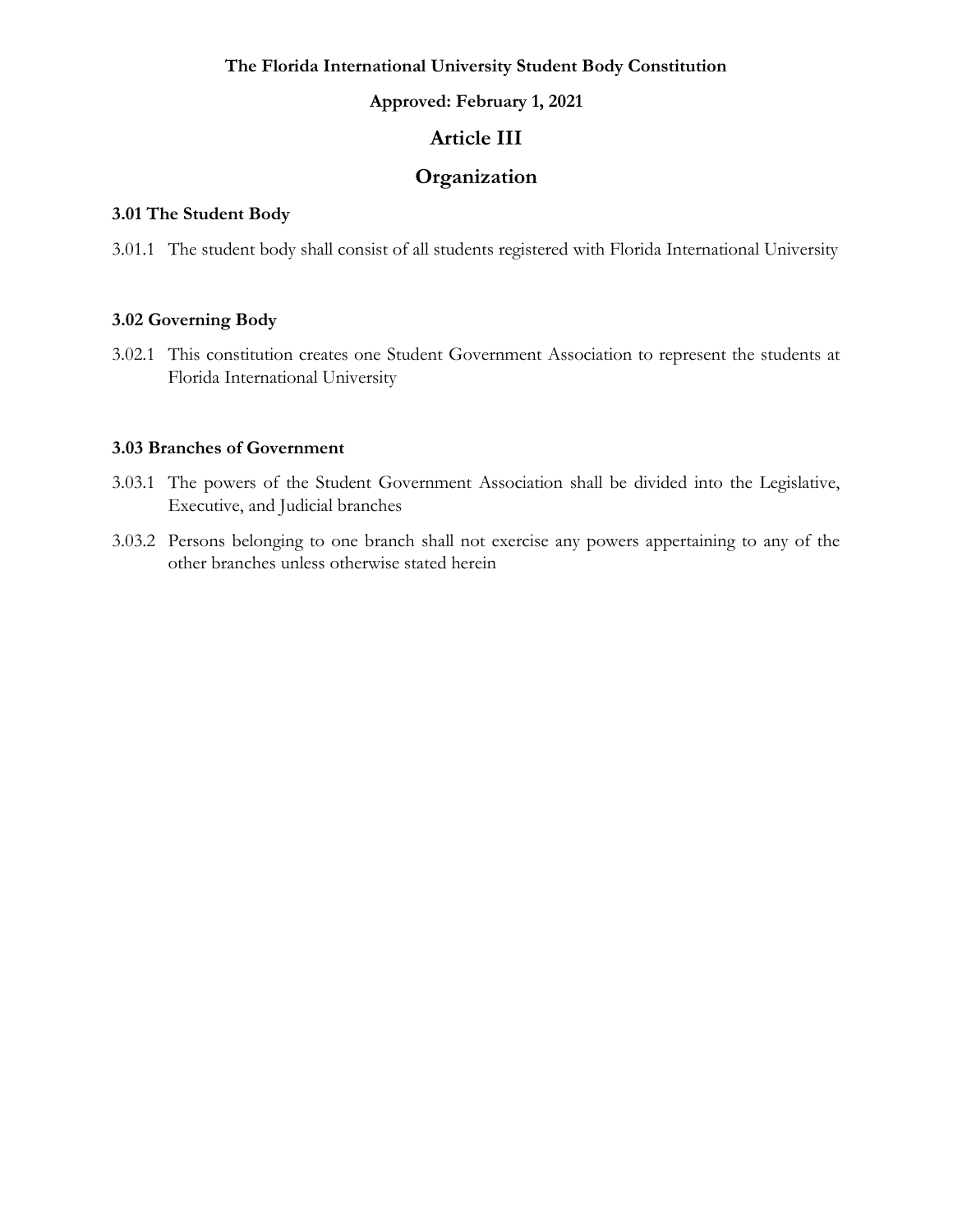#### **Approved: February 1, 2021**

# **Article IV**

# **The Legislative Branch**

#### <span id="page-6-1"></span><span id="page-6-0"></span>**4.01 Purpose**

- 4.01.1 The legislative powers of the student body shall be vested in the Student Senate of Florida International University
- 4.01.2 All officers of the Legislative Branch shall hold all powers and duties as prescribed by this Constitution and any other powers and duties as prescribed by the Student Government Statutes

#### <span id="page-6-2"></span>**4.02 Composition of the Senate**

- 4.02.1 The Student Senate shall be comprised of
- 4.02.1.1 A number of students who shall be known as Student Senators
- 4.02.1.2 A Senate President, elected from the membership of the Student Body Senate
- 4.02.1.3 A Senate president Pro Tempore, elected from the membership of the Student Body Senate
- 4.02.1.4 A Senate Floor Leader, elected from the membership of the Student Body Senate
- 4.02.1.4 A number of agents as determined by the Senate Rules and Student Government Association Statutes
- 4.02.1.5 The Senate shall be governed according to the latest rules from *Roberts Rules of Order*

#### <span id="page-6-3"></span>**4.03 Rules of Apportionment**

- 4.03.1 The Apportionment of the seats in the Student Body Senate shall be proportionate to the undergraduate enrollment of the colleges within Florida International University, the number of housing units present on campus, an Honors College and Online Senator, five (5) graduate senators, and a number of lower division undergraduate students (Freshman and Sophomore) and Upper Division undergraduate students (Junior and Senior) as specified below
- 4.03.1.1 The numbers of apportionment shall be determined every fifth (5) year following the year Two-Thousand and Twenty (2020) according to the most accurate enrollment information available as per the most recent End of Term Fall enrollment numbers available
- 4.03.1.2 The analysis of apportionment shall be carried out by the Student Government Association Academic and Student Affairs Professional Staff advisor and approved by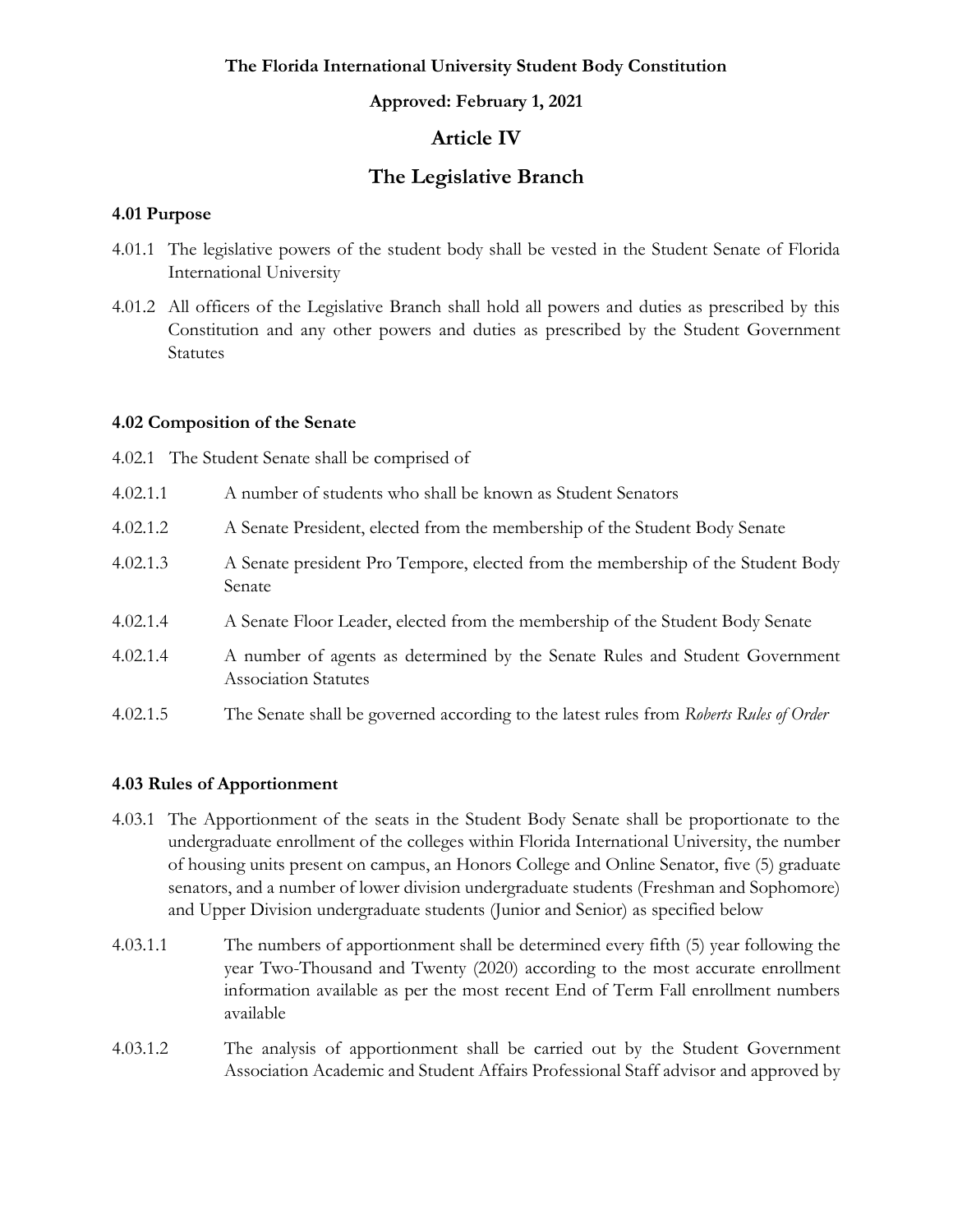### **Approved: February 1, 2021**

the Student Government Student Body President no later than the second Monday of the Spring Semester Term.

- 4.03.1.3 Following the approval of the apportionment numbers, they shall be adjusted to reflect the most current apportionment in the Student Government Association Constitution
- 4.03.2 Apportionment for colleges shall be governed as follows
- 4.03.2.1 Each college shall be entitled one senator. Following the apportionment of these senators,
- 4.03.2.2 The remaining number of senators for each college shall be determined by dividing the undergraduate enrollment number as determined by the most accurate enrollment information available as per the most recent End of Term Fall enrollment numbers available by 1500 students and then rounded to the nearest whole number
- 4.03.2.3 Senators representing their individual colleges shall be known as *Name of the College Represented* Senator
- 4.03.3 Apportionment for on-campus housing shall be governed as follows
- 4.03.3.1 Campuses with only one on-campus housing unit shall be entitled one Housing Senator, campuses with more than one on-campus housing unit shall be entitled one housing senator for every two on-campus housing units
- 4.03.3.2 Senators representing housing students shall be known as *Housing* Senators
- 4.03.4 Apportionment for Lower and Upper division senators shall be governed as follows
- 4.03.4.1 Lower Division students shall be represented by 1 Lower Division Senator from the MMC campus and 1 Lower Division Senator from the BBC Campus herby known as *Lower Division* Senator
- 4.03.4.2 Upper Division students shall be represented by 2 Upper Division Senators from the Biscayne Bay Campus and 3 from the Modesto A. Maidique Campus herby known as *Upper Division* Senator
- 4.03.5 Apportionment for Graduate Senators shall be governed as follows;
- 4.03.5.1 The College of Medicine and the College of Law shall be entitled 1 Senator each to be called the "Law" or "Medicine" Senator, respectively. There shall be 5 Graduate senators not belonging to the College of Medicine or Law to be called Graduate Senators
- 4.03.6 Apportionment for the Honors College shall be Governed as follows;
- 4.03.6.1 The Honors college shall be entitled one (1) senator regardless of enrollment to be called the Honors College Senator
- 4.03.7 Apportionment for the Online Senator Seat shall be as follows;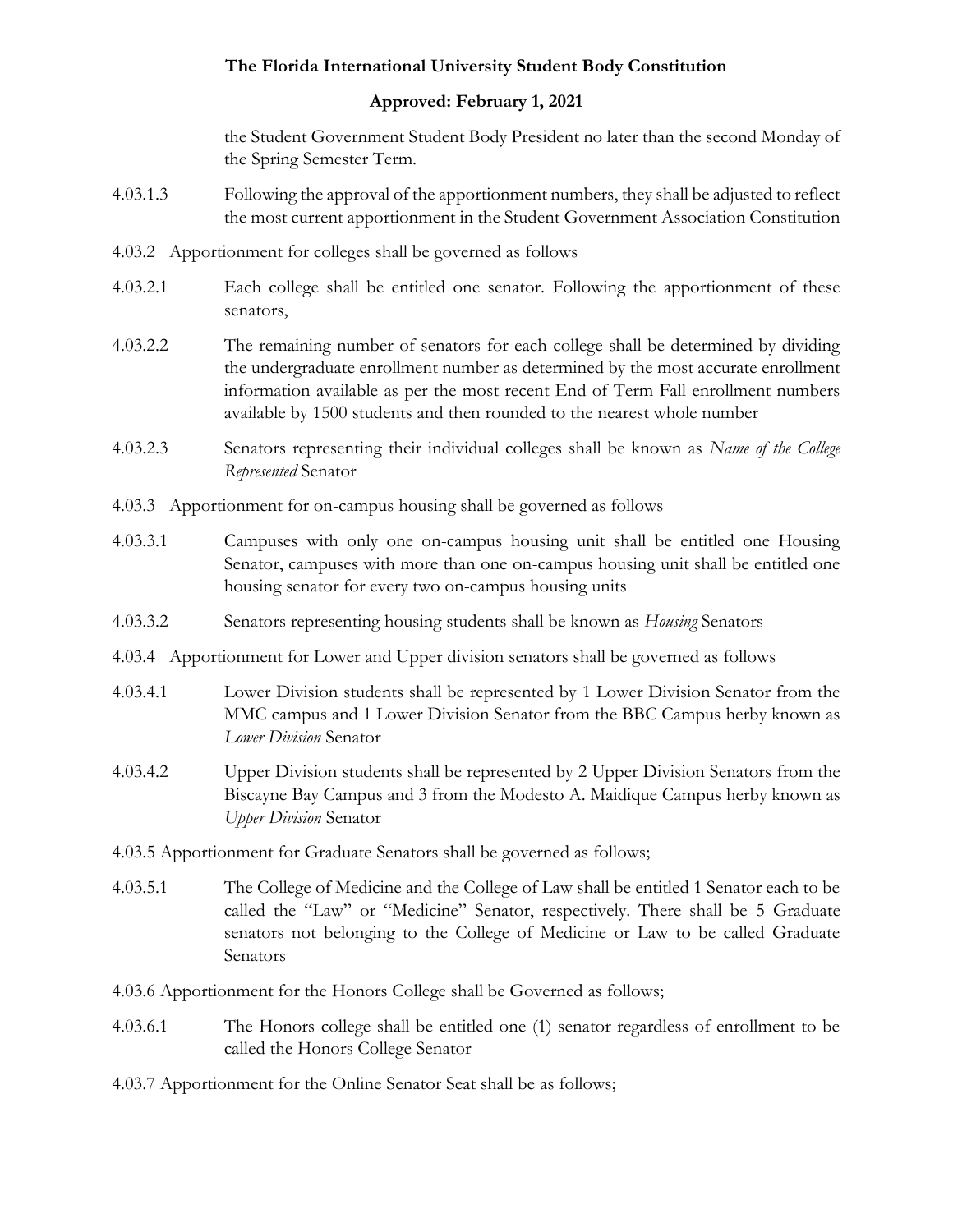## **Approved: February 1, 2021**

4.03.7.1 There shall be one (1) seat apportioned to Online students in the Student Senate regardless of enrollment to be called the Online Senator. The Online Senator shall be a fully online degree seeking student (fully online program).

### <span id="page-8-0"></span>**4.04 Current Apportionment**

- 4.04.1 The current Apportionment of the Student Senate is as follows
- 4.04.1.1 Chaplain School of Hospitality and Tourism Management (1 undergraduate)
- 4.04.1.2 College of Arts Sciences and Education (11 undergraduate)
- 4.04.1.3 College of Business (5 undergraduate)
- 4.04.1.4 College of Communication, Architecture and the Arts (2 undergraduate)
- 4.04.1.5 College of Engineering and Computing (4 undergraduate)
- 4.04.1.6 College of law (1 graduate)
- 4.04.1.7 Steven J. Green School of International and Public Affairs (3 undergraduate)
- 4.04.1.8 Stempel College of Public Health and Social Work (1 undergraduate)
- 4.04.1.9 Wertheim College of Medicine (1 graduate)
- 4.04.1.10 Werthiem College of Nursing and health Sciences (1 undergraduate)
- 4.04.1.11 MMC based housing Senator (3 seats)
- 4.04.1.12 BBC based housing Senator (1 seat)
- 4.04.1.13 Lower Division Senator Modesto Maidique Campus (1 seat)
- 4.04.1.14 Lower Division Senator Biscayne Bay Campus (1 seat)
- 4.04.1.15 Upper Division Senator Modesto Maidique Campus (2 seats)
- 4.04.1.16 Upper Division Senator Biscayne Bay Campus (2 Seats)
- 4.04.1.17 Graduate Senator (5 seats)
- 4.04.1.18 Honors College (1 seat)
- 4.04.1.19 Online Student Senator (1 seat)
- 4.04.1.20 Final Total of Seats in the Senate: 47

### <span id="page-8-1"></span>**4.05 Senate Sessions**

4.05.1 Summer Senate Session shall begin on the first Monday of the summer "A" semester and close on the last Monday of the summer "B" semester. The Senate President and President Pro Tempore shall be elected no later than the first meeting of the Senate in the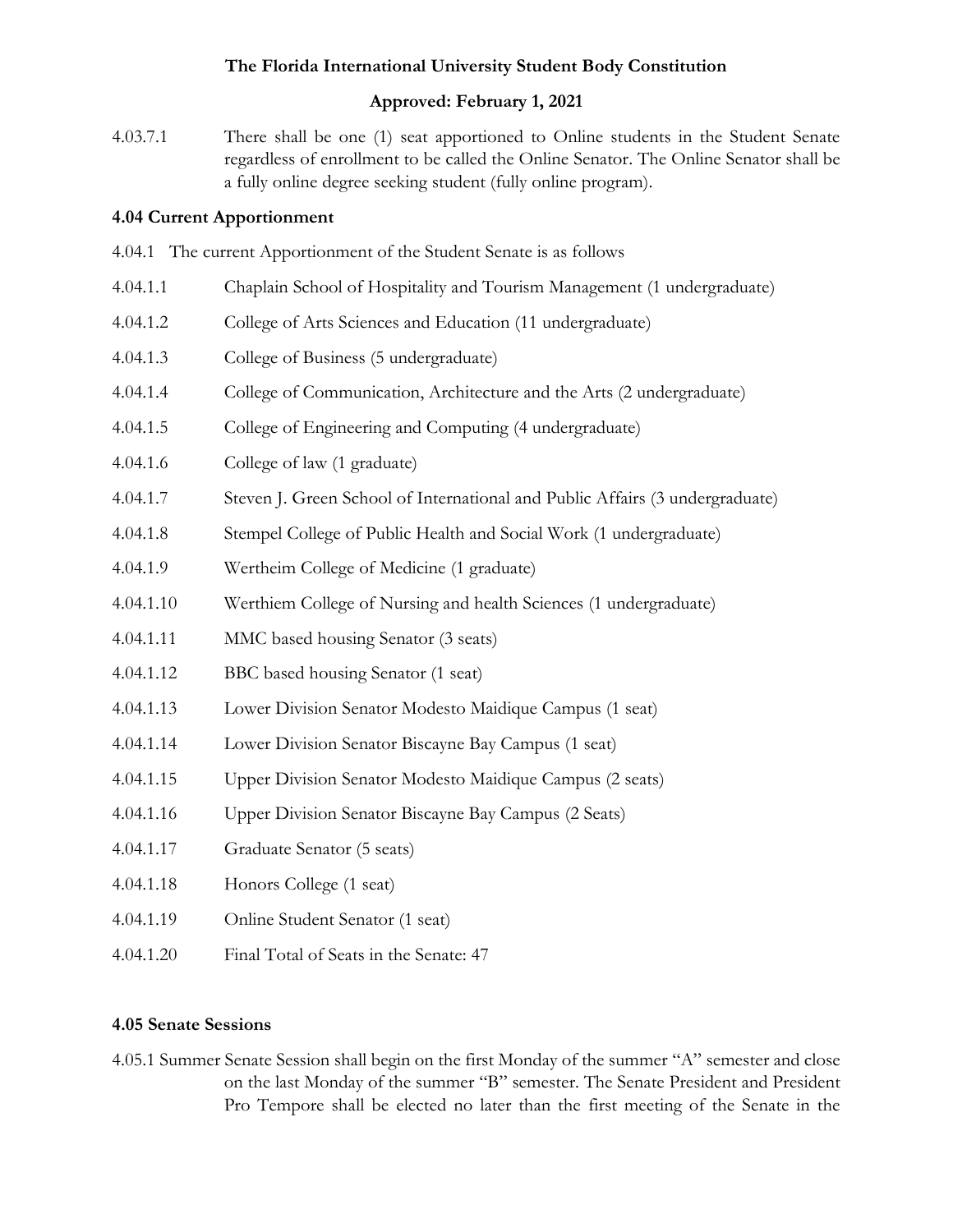### **Approved: February 1, 2021**

Summer Session. The Summer A session shall be limited to trainings, appointments, confirmations, and selection of chairs and caucuses

- 4.05.2 Fall Senate sessions shall begin on the first day of Fall semester and close on the last day of Fall semester as delineated by the university calendar
- 4.05.3 Spring Senate sessions shall begin on the first day of Spring and close on the last day of Spring as delineated by the university calendar
- 4.05.4 Senate sessions shall not be called during holidays, breaks, or when the university is closed
- 4.05.5 Provided the Senate is given forty-eight (48) hours' notice, the Senate President or a super majority of the Senate may call for a special session. The meeting must occur during University Business Days (Monday-Friday) while at least one class is occurring during the hours of 8:00 a.m. until 6:00 p.m.
- 4.05.6 The Student Senate shall be required to hold a minimum of two (2) Senate Sessions per the Fall and Spring Semester at the Biscayne Bay Campus for so long as the University maintains its *Campus* Status.

### <span id="page-9-0"></span>**4.06 Duties and procedures of the Student Senate**

- 4.06.1 The Vice President shall be the ex-officio President of the Senate but shall have no vote unless there is a tie.
- 4.06.2 The Vice President shall chair the Senate until it chooses the Senate President, at which point the Vice President shall permanently relinquish the chair to the Senate President.
- 4.06.3 The Senate President as chair of the Senate shall retain their voting rights and all other rights and privileges afforded to them as a Senator
- 4.06.4 The Senate President shall choose a chair for all standing and subsidiary committees of the Senate
- 4.06.5 The positions of Senate President, Senate President Pro Tempore and any committee chair shall be held by different persons
- 4.06.6 Senate meetings shall be conducted according to the latest version of Robert's Rules of Order

#### <span id="page-9-1"></span>**4.07 Powers of the Senate**

- 4.07.1. Enact, by majority vote of the Student Body Senate, constitutional bylaws to be known as Student Body Statutes
- 4.07.2 Express the will and sentiments of the Student Body Senate through legislation
- 4.07.3 Advise and consent, by a simple majority vote of the Student Body Senate, appointments made by the Student Body President according to constitutional requirement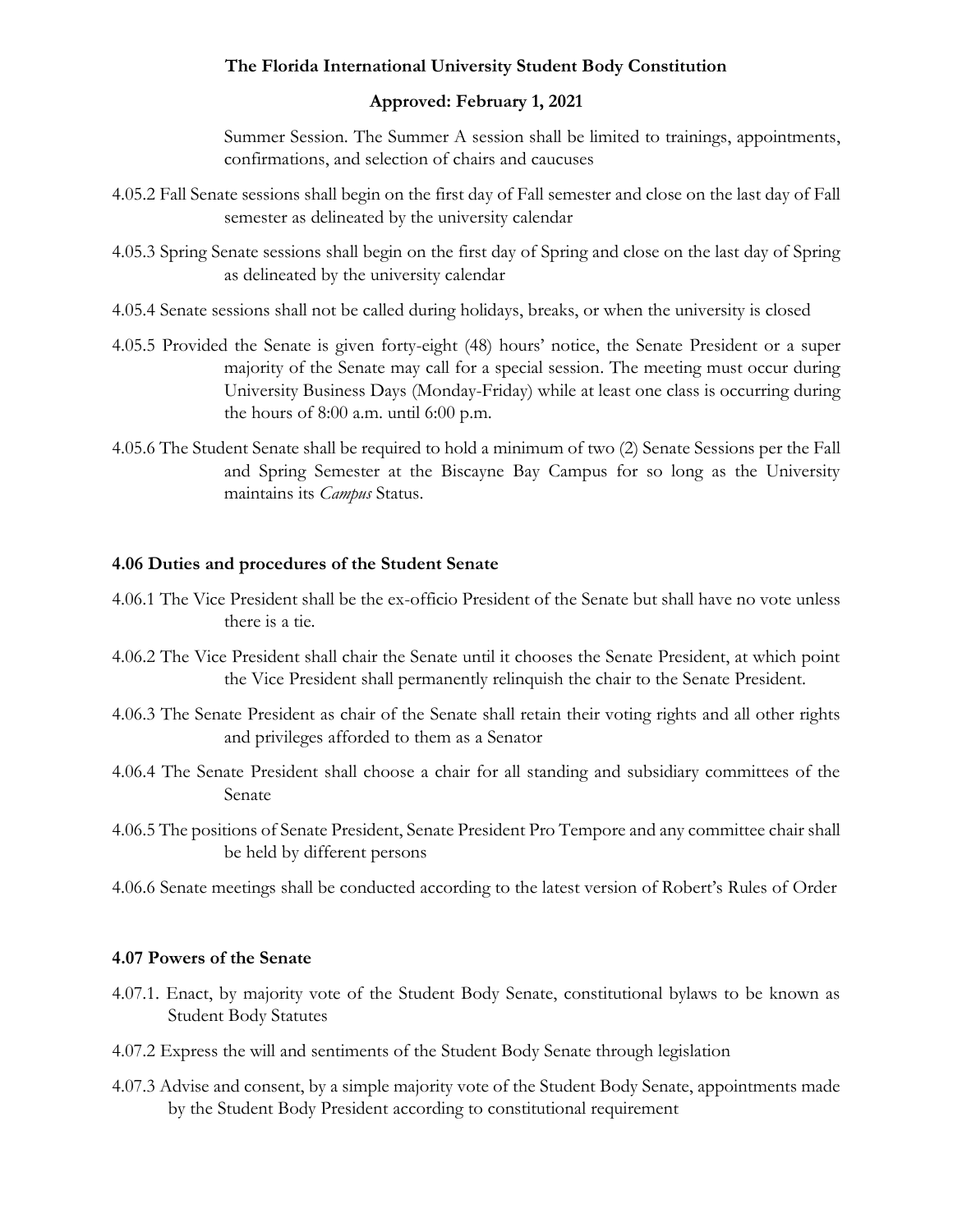### **Approved: February 1, 2021**

- 4.07.4 Allocate student funds paid through the Activity and Service Fee, using Senate Line Items
- 4.07.5 Determine the rules of its proceedings which shall be known as Senate Rules. These rules shall not override the quorum of the Senate which shall be set at a simple majority of the membership of the Senate, nor contradict the provisions of this constitution, the statutes nor Roberts Rules of Order
- 4.07.6 Override vetoes by the Student Body President with a two-thirds (2/3) vote of the Student Body Senate unless specified otherwise in this constitution
- 4.07.7 Assemble in open meetings at frequent intervals for the deliberation of legislation and business of the Student Body
- 4.07.8 By a unanimous vote of the entire senate membership request the Student Government Association University Prosecutor open a case against an SGA official for review of impeachment
- 4.07.9 Consent to the final Activity and Service fee Fiscal Budget for each year, presented by the Activity and Service Fee Committee, by a simple majority vote of the senate
- 4.07.10 All other duties and responsibilities of Senators shall be outlined and specified in the Student Body Statutes and cannot contradict those specified above
- 4.07.11 Have the ability to remove a Justice of the Supreme Court through a 2/3 vote of the Student Senate and the approval of the Student Body President. Should the order be vetoed it shall not be carried out again until the start of the next academic semester

### <span id="page-10-0"></span>**4.08 Terms and Vacancies**

- 4.08.1 Senators shall be elected by plurality vote for a one (1) year term
- 4.08.2 In the case of a vacant Senate seat, the Senate President may appoint a substitute to fill the seat until the next election. Any appointee must receive a simple majority of votes by the senate to be confirmed

#### <span id="page-10-1"></span>**4.09 Executive Leadership of the Senate**

- 4.09.1 The President of the Senate shall;
- 4.09.1.1 Herein after be referred to as the "Senate President", upon election, chair all Senate meetings, and be the chief administrative officer of the Legislative Branch
- 4.09.1.2 Be a Senator, selected by a simple majority vote of the Senate
- 4.09.1.3 Be the official voice of the Senate and shall represent the Senate in all official matters
- 4.09.1.4 Shall serve on the Activity and Service Budget Committee and the Executive Board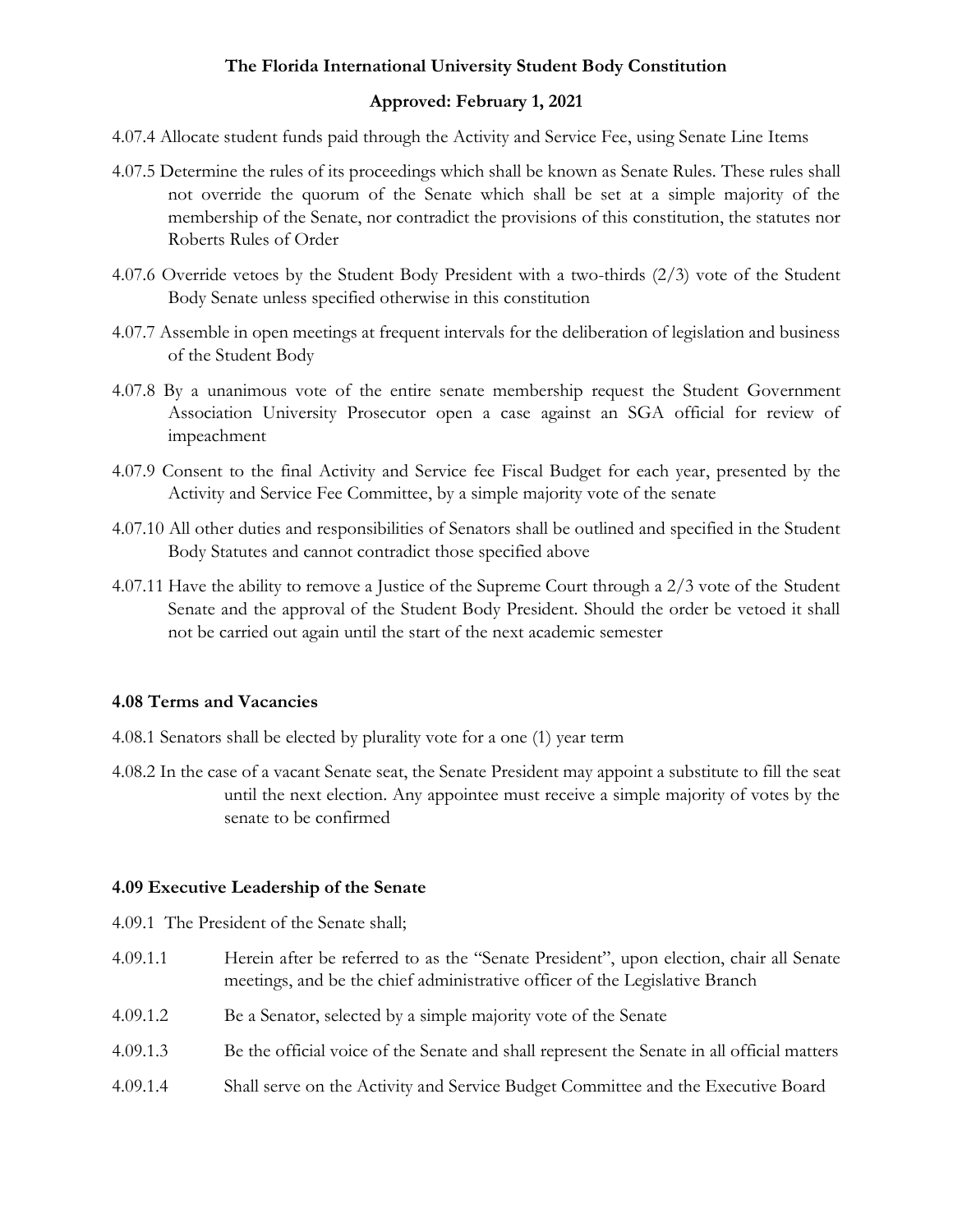# **Approved: February 1, 2021**

- 4.09.1.7 Have the power to call additional meetings of the Senate as necessary with forty-eight (48) hours written notice to the Senate membership. Attendance in these cases is mandatory
- 4.09.1.8 Be an ex-officio non-voting member of all Committees and shall only serve an advisory role. They shall have all rights except voting. They shall be exempt from Committee requirements
- 4.09.1.9 Be able to select committee chairs and determine the membership, size, and legislative intent of the committees. Through the exercise of this power the Senate President may also elect to remove committee chairs and install new chairs, and create Ad-Hoc committees.
- 4.09.1.10 Control the agenda of the Senate and may limit the bills which enter onto the floor, as well as set the rule of debate for individual bills
- 4.09.2 The President Pro Tempore of the Senate shall;
- 4.09.2.1 Assist the President of the Senate in their duties and shall assume the role of the President of the Senate in the event of the President of the Senate's absence, recusal, resignation, or impeachment
- 4.09.2.2 Be a Senator, selected by a simple majority vote of the Senate
- 4.09.2.3 In the absence of the Senate President, the Senate President Pro Tempore shall chair all Senate meetings and report on the business of the Senate to the Executive Board unless a designee is chosen in writing and presented to the Senate by the Senate President twenty-four (24) hours in advance of the duties being relinquished. The written declaration must specify a time of duties being relinquished. Following the elapse of that time the duties and responsibilities outlined shall fall under the Senate President again.
- 4.09.2.4 Should the Senate President resign or be impeached and removed from office, the Senate President Pro Tempore shall assume the role of acting President of the Senate until a new Senate President is elected. An election for the New Senate President must occur within two (2) Senate meetings of the date of resignation or removal
- 4.09.2.5 Be an ex-officio non-voting member of all Committees and shall only serve an advisory role. They shall have all rights except voting. They shall be exempt from Committee requirements
- 4.09.2.6 Serve on the Executive Board
- 4.09.2.7 Be responsible for the proper delivery of all passed legislation to the Student Body President for signature or veto and mange said legislation to enactment

4.09.3 The Senate Floor Leader shall;

4.09.3.1 Be elected from a simple majority vote of the student senate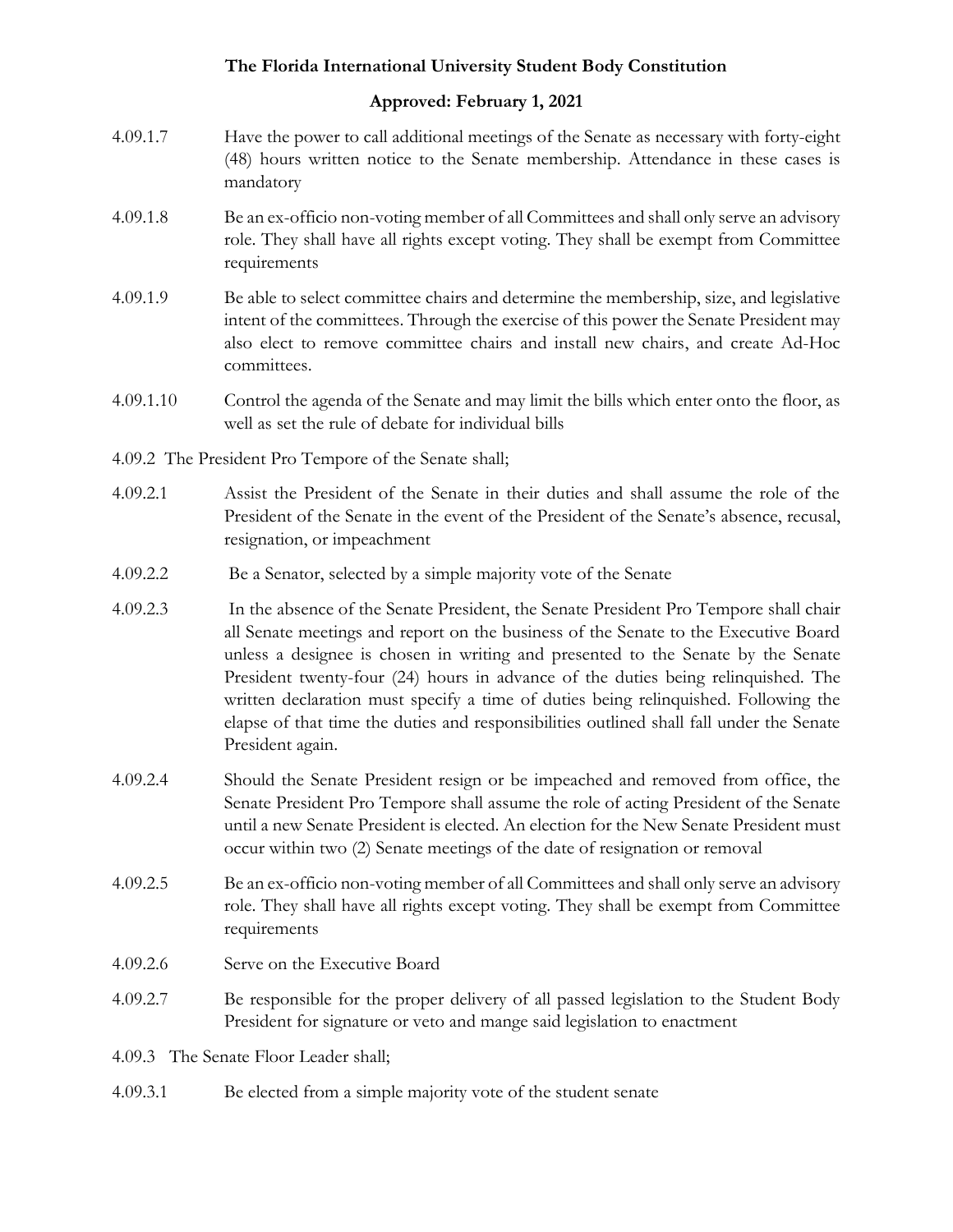### **Approved: February 1, 2021**

| 4.09.3.2 | Be responsible for managing and coordinating the legislative efforts of the Senate                                                                                |
|----------|-------------------------------------------------------------------------------------------------------------------------------------------------------------------|
| 4.09.3.3 | Manage the requirements of the individual senators                                                                                                                |
| 4.09.3.4 | Ensure that legislation is being written and discussed appropriately                                                                                              |
|          | 4.09.4 Committee Chairs shall;                                                                                                                                    |
| 4.09.3.1 | Serve as the chief administrative officers of their respective Committees.                                                                                        |
| 4.09.3.2 | Present a report to the Senate following each Committee meeting. In the absence of<br>the Chair, the Vice Chair or any committee member shall present the report. |
| 4.09.3.3 | Not chair more than one (1) Committee.                                                                                                                            |
| 4.09.3.4 | Not be the Senate President or Senate President Pro Tempore                                                                                                       |

### <span id="page-12-0"></span>**4.10 The Standing Committees of the Senate**

- 4.10.1 The Standing Committees of the Senate shall be the Appropriations Committee, The Graduate and Professional Student Committee, The University Sustainability and Innovation Committee, The Student Health and Well-Being Committee, The Student Life and Academic Concerns Committee, and the Committee on Rules and Administration
- 4.10.2 The Standing Committees of the Senate shall make no action aside from legislation proposal, review, and discussion.
- 4.10.3 The Senate may from time to time propose and adopt Ad-Hoc committees to which Senators may serve. These committees shall have a minimum of five (5) senators and a chair who must be a senator. All Ad-Hoc committees shall be beholden to the requirements of standing committees. Ad-Hoc Committees can be created by order of the Senate President, but membership to the committees must be voluntary. All Ad-Hoc committees shall dissolve upon the conclusion of a legislative year.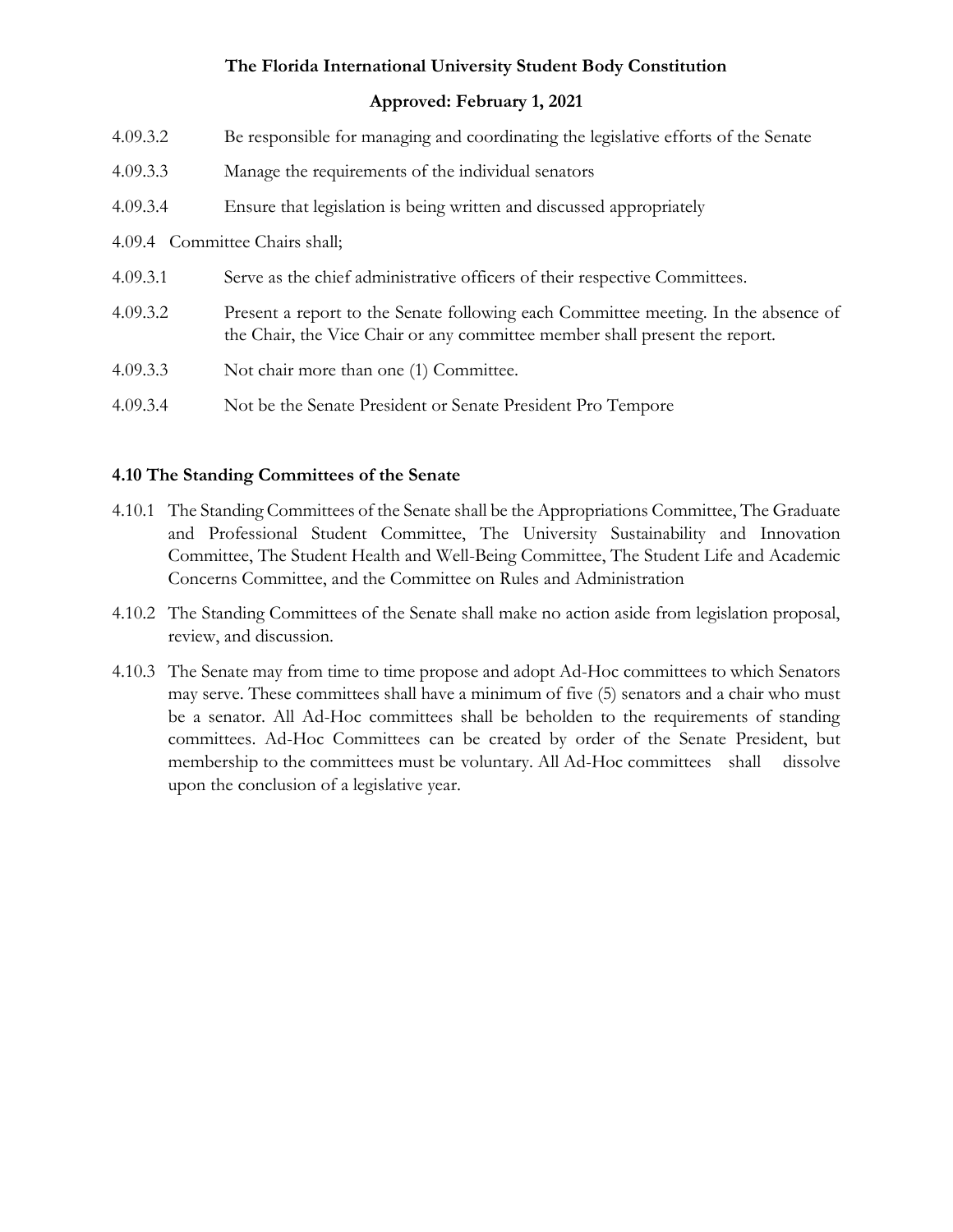#### **Approved: February 1, 2021**

# **Article V**

# **The Executive Branch**

#### <span id="page-13-1"></span><span id="page-13-0"></span>**5.01 Purpose**

5.01.1 The power to ensure that acts of the legislature are executed, advocate directly to administration, represent student interests, and to uphold Supreme Court decisions are vested in the Executive Branch.

#### <span id="page-13-2"></span>**5.02 Composition**

- 5.02.1 The Executive Branch shall be composed of a President, Vice President, Comptroller, Executive Cabinet, Governor of the Biscayne Bay Campus as well as their staff, an Executive Administrator, Presidential Staff and the Elections Board.
- 5.02.2 All officers of the Executive Branch shall hold all powers and duties as prescribed by this Constitution and any other powers and duties as prescribed by the Student Government Statutes
- 5.02.3 The term for the Student Body President and Vice President shall be a one-year term beginning on the last day for faculty to submit the grades for the Spring Semester at 12:00 p.m. and ending on the last day for faculty to submit the grades for the next Spring Semester at 12:00 p.m.
- 5.02.4 All Presidential appointments and executive appointments shall serve terms concurrent with the term of the Student Body President

### <span id="page-13-3"></span>**5.03 Duties and Procedures of Executive Branch Members**

- 5.03.1 The Student Body President shall have the right to;
- 5.03.1.1 Act as chief executive of Student Government and chief administrator of the Executive Branch. As such, the President shall ensure that the acts of the Legislature are executed.
- 5.03.1.2 Set an agenda and conduct the business of executive meetings while presiding as chair of those meetings or designate a substitute for the fulfillment of this duty
- 5.03.1.3 Represent the interests of the students to the best of their ability directly to the administration and faculty, as well as serve on the FIU Board of Trustees as a voting member. The President shall also serve on the Florida Student Association board.
- 5.03.1.4 Convene meetings of the full Student Government Association at the beginning of each semester to provide a report stating their major objectives and projects for the term year.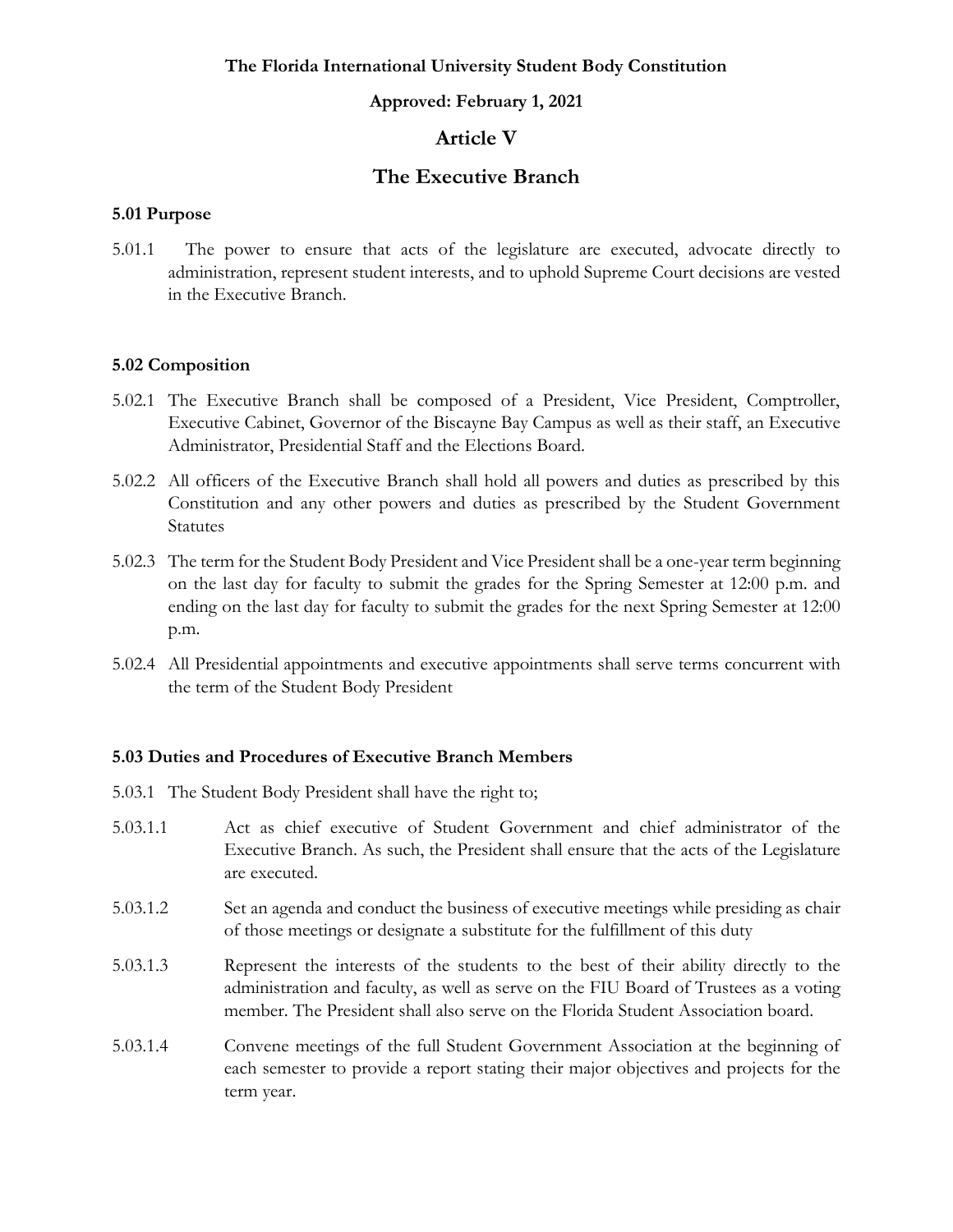- 5.03.1.5 Be guaranteed the right to attend or send a designee to Senate meetings
- 5.03.1.6 Appoint students to Student Government Positions when in concurrence with the Constitution and Statutes
- 5.03.1.7 Initiate Budget proceedings for the fiscal year and present the completed Activity and Service Fee budget to the Senate
- 5.03.1.8 Possess the power to remove any executive member, except for the Attorney General, Governor of the Biscayne Bay Campus and their staff, the Executive Administrator, and Comptroller
- 5.03.1.9 Issue Executive Orders
- 5.03.1.10 Serve as vice-chair of the Activity and Service fee budget committee
- 5.03.1.11 Serve as the chair of the Executive Advisory Committee and the SGA Executive Board
- 5.03.1.12 Sign or veto bills passed by the Student Senate. Bills failing to acquire the President's signature or veto within five (5) University Business Days (Monday-Friday) from the confirmed receipt of a Bill by the President shall become law. A two-thirds (2/3) vote of the Senate shall be required to overturn a presidential veto. The President shall give written explanation of vetoed legislation within five (5) University Business Days of the Veto being issued to the Senate; should the President fail to give written explanation to the Senate within the allotted time, the bill shall become law. If a bill is missing required information or dating at the time of arrival at the desk of the Student Body President and is vetoed, it shall be considered dead and unable to be overturned.
- 5.03.1.13 Administer and expend the Accumulated Cash Balance Accounts with written notice to the Executive Board
- 5.03.1.14 Create Departments for an express purpose by Executive Order which shall be voluntary and not receive pay for membership or leadership
- 5.03.1.15 On extraordinary circumstances convene a mandatory Senate meeting with forty-eight (48) hours' notice to the Senate President
- 5.03.1.16 Be entitled floor rights when present at the Senate
- 5.03.1.17 Submit an emolument report along with the Student Government Association Budget to the Budget Committee for the following fiscal year
- 5.03.1.18 appoint a maximum of two (2) Deputy Chiefs of Staff
- 5.03.2 The Student Body Vice President shall have the right to;
- 5.03.2.1 Fulfill the duties of the SGA President in their absence
- 5.03.2.2 Act as the ex-officio President of the Senate, and will cast no vote unless a tie is present
- 5.03.2.3 Preside over the Senate until the Senate is able to choose a Senate President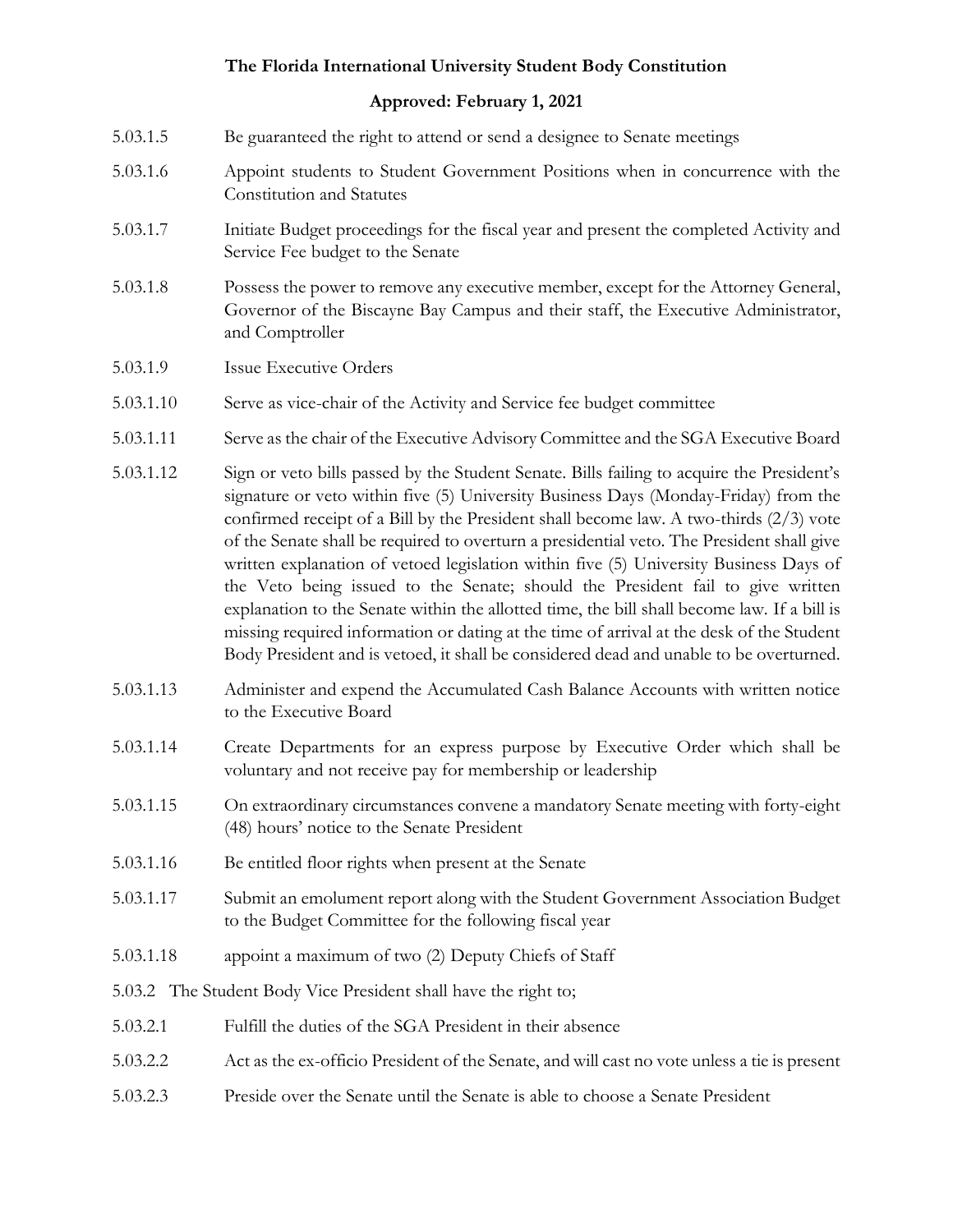| 5.03.2.4                                                                | Serve as a liaison between the legislative and the executive branches                                                                                                                                                                                                                                                                                                                           |  |  |
|-------------------------------------------------------------------------|-------------------------------------------------------------------------------------------------------------------------------------------------------------------------------------------------------------------------------------------------------------------------------------------------------------------------------------------------------------------------------------------------|--|--|
| 5.03.2.5                                                                | Serve on the FIU Foundation Board                                                                                                                                                                                                                                                                                                                                                               |  |  |
| 5.03.2.6                                                                | Serve as a member of the Activity and Service Fee Budget Committee                                                                                                                                                                                                                                                                                                                              |  |  |
| 5.03.2.6                                                                | Assume any powers and responsibilities assigned to them by the Student Body<br>President                                                                                                                                                                                                                                                                                                        |  |  |
| 5.03.2.7                                                                | Serve on the Executive Advisory Committee and the SGA Executive Board                                                                                                                                                                                                                                                                                                                           |  |  |
| 5.03.2.8                                                                | Be entitled floor rights when present at the Senate                                                                                                                                                                                                                                                                                                                                             |  |  |
| 5.03.6.9                                                                | With consent of the Student Body President appoint one (1) Deputy Chief of Staff                                                                                                                                                                                                                                                                                                                |  |  |
| 5.03.3 The Governor of the Biscayne Bay Campus shall have the right to; |                                                                                                                                                                                                                                                                                                                                                                                                 |  |  |
| 5.03.3.1                                                                | Serve as a representative of the Students of the Biscayne Bay Campus to the Executive<br><b>Branch of Student Government</b>                                                                                                                                                                                                                                                                    |  |  |
| 5.03.3.2                                                                | Be advised in all matters of the Student Government impacting the Biscayne Bay<br>Campus                                                                                                                                                                                                                                                                                                        |  |  |
| 5.03.3.3                                                                | Serve as a representative and ambassador of Student Government to the Biscayne Bay<br>Campus                                                                                                                                                                                                                                                                                                    |  |  |
| 5.03.3.4                                                                | Expense an exclusive budgetary line item for the purpose of engaging, advocating, or<br>supporting the Biscayne Bay Campus students.                                                                                                                                                                                                                                                            |  |  |
| 5.03.3.5                                                                | For so long as permissible serve on the Biscayne Bay Campus Leadership Team<br>meetings and all other similar campus specific meetings                                                                                                                                                                                                                                                          |  |  |
| 5.03.3.6                                                                | Appoint a Lieutenant Governor of the Biscayne Bay Campus to be confirmed by a<br>simple majority vote of the Senate. This position shall meet the general qualifications<br>of an SGA official                                                                                                                                                                                                  |  |  |
| 5.03.3.7                                                                | Appoint a minimum of two (2) staff secretaries and a maximum of five (5) to fill the<br>Executive Office of the Governor of the Biscayne Bay Campus to be confirmed by a<br>simple majority vote of the Senate. This position shall meet the general qualifications<br>of an SGA official. They shall be known as Executive Office of the Governor Staff<br>Secretary of Title of Specification |  |  |
| 5.03.3.8                                                                | Serve on the Executive Advisory Committee                                                                                                                                                                                                                                                                                                                                                       |  |  |
| 5.03.3.9                                                                | Be entitled floor rights when present at the Senate                                                                                                                                                                                                                                                                                                                                             |  |  |
|                                                                         | 5.03.4 The Comptroller shall have the right to;                                                                                                                                                                                                                                                                                                                                                 |  |  |
| 5.03.4.1                                                                | Serve as the Chief Financial Officer of the Student Government Association                                                                                                                                                                                                                                                                                                                      |  |  |
| 5.03.4.2                                                                | Become knowledgeable and abide by the Student Government Association Finance<br>Code                                                                                                                                                                                                                                                                                                            |  |  |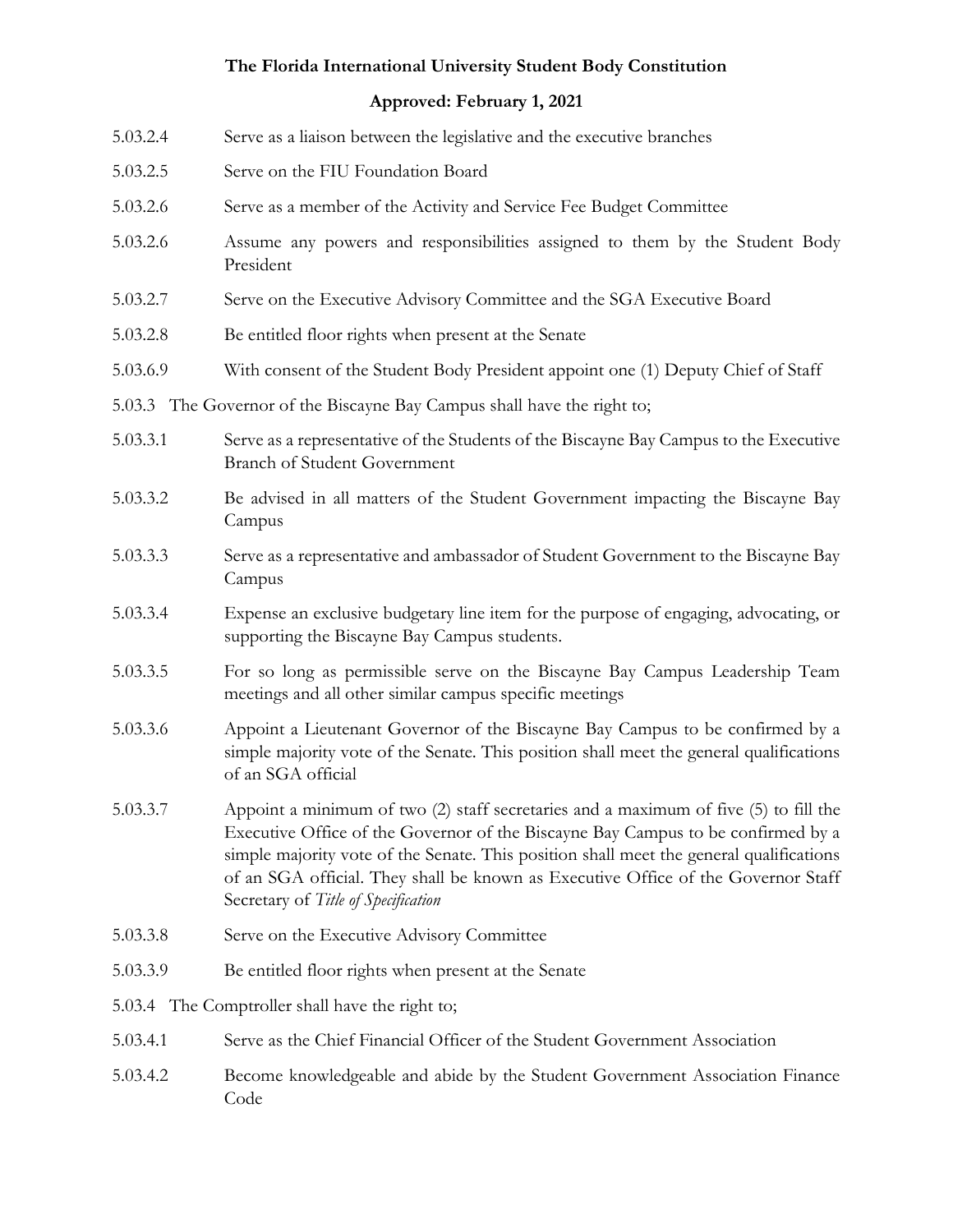- 5.03.4.3 Assist the Activity and Service Fee Business Office in the management and disbursement of Student Government Association Activity and Service Fee funds
- 5.03.4.4 Serve as a non-voting member of the Appropriations Committee of the Student Senate
- 5.03.4.5 Receive all Student petitions for funding and reject those that violate rules and regulations that govern the distribution of Activity and Service Fee funds
- 5.03.4.6 Serve as Chair of the Activity and Service Fee Budget Committee
- 5.03.4.7 Serve on the Executive Advisory Committee and the SGA Executive Board
- 5.03.4.8 Be the sole SGA authority to conduct audits as the office of the SGA Comptroller sees fit of any organization or department receiving Activity and Service Fee Funds to ensure compliance with the SGA Finance Code and governing documents of the Student Government Association
- 5.03.4.9 Appoint one (1) Deputy Comptroller to be confirmed by a simple majority vote of the Senate. This position shall meet the general qualifications of an SGA official
- 5.03.4.10 Approve or deny internal funding requests for the lines to which they have authority
- 5.03.5 The Chief of Staff shall have the right to;
- 5.03.5.1 Serve as the chief advisor to the Student Body President
- 5.03.5.2 Manage and supervise the President's Cabinet
- 5.03.5.3 Preside over the Executive Cabinet in the absence or order of the Student Body president
- 5.03.5.4 Serve on the Executive Advisory Committee and the SGA Executive Board
- 5.03.5.5 Assume any additional responsibilities assigned by the Student Body President
- 5.03.6 The Executive Cabinet shall;
- 5.03.6.1 Be comprised of nine (9) permeant secretaries and directors chosen and appointed by the Student Body President and confirmed by the Student Body Senate
- 5.03.6.2 The responsibilities of each cabinet position are to be determined by the Student Body President and any official requirements for cabinet members shall be determined by the Student Government statutes
- 5.03.6.2 The nine (09) permanent cabinet positions are as follows;
- 5.03.6.2.1 Secretary of Governmental Relations
- 5.03.6.2.2 Secretary of Health and Well-Being
- 5.03.6.2.3 Secretary of Safety and Transportation
- 5.03.6.2.4 Secretary of Athletics and Affinity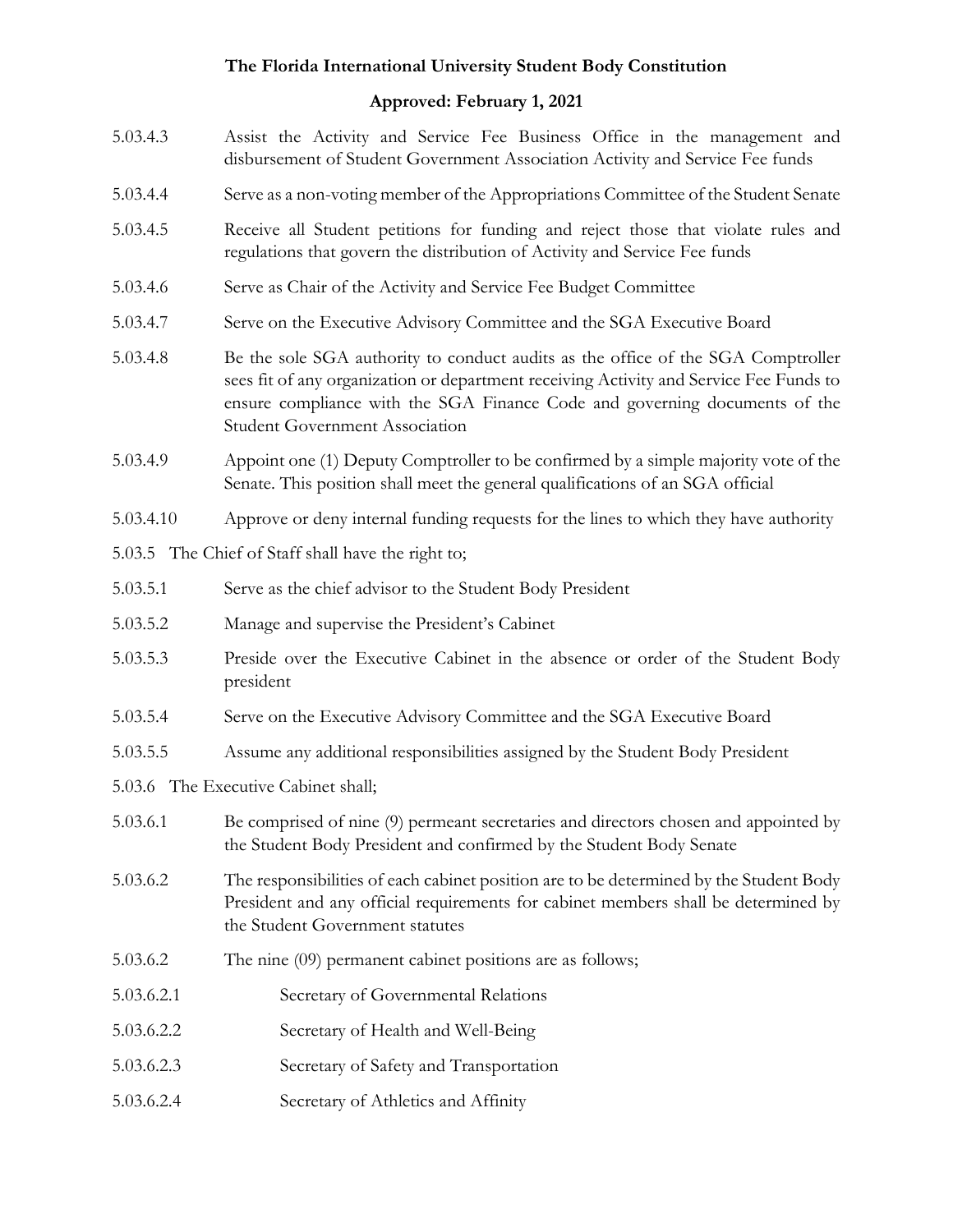- 5.03.6.2.5 Secretary of Sustainability and Innovation
- 5.03.6.2.6 Secretary of Online and Remote Engagement
- 5.03.6.2.7 Secretary of Student Affairs
- 5.03.6.2.8 Secretary of Veterans Affairs
- 5.03.6.2.9 Secretary of Diversity and Inclusion
- 5.03.6.2.10 The Executive Cabinet shall also be comprised of an optional additional four (4) directors to be named and appointed by the Student Body President through Executive Order
- 5.03.7 The Elections Board shall;
- 5.03.7.1 Be composed of one (1) Elections Board Commissioner and four (4) other elections board members
- 5.03.7.2 Be headed by the Elections Board Commissioner who shall serve as the chief administrator of the Elections Board
- 5.03.7.4 Be in charge of running free and fair general and special elections, as well as making the results available to the public
- 5.03.7.5 Ensure that all provisions of the Elections Code are executed
- 5.03.8 The Executive Administrator shall have the right to;
- 5.03.8.1 Be charged with managing the appearance, communications, and execution of the Student Government Association's public engagements
- 5.03.8.2 Be responsible for managing Student Government events, activities, and engagements
- 5.03.8.3 Serve as the primary spokesperson for the Student Government Association in the absence of the President or upon their wish to the Student Media outlet, organize press releases, and work with the major student media outlet
- 5.03.8.4 Develop and implement marketing strategies to promote the projects of Student Government as well as ensure inter-branch cooperation
- 5.03.8.5 Serve on the Executive Advisory Committee
- 5.03.8.6 Be responsible for setting up interviews as necessary between all the branches of Student Government and the major student media outlet
- 5.03.8.7 Be responsible for the creation of all graphics and graphic media for Student Government by working with the Creative and Media team, they may design internally but all publications and designs will go through the Creative and Media team of the Division for Academic and Student Affairs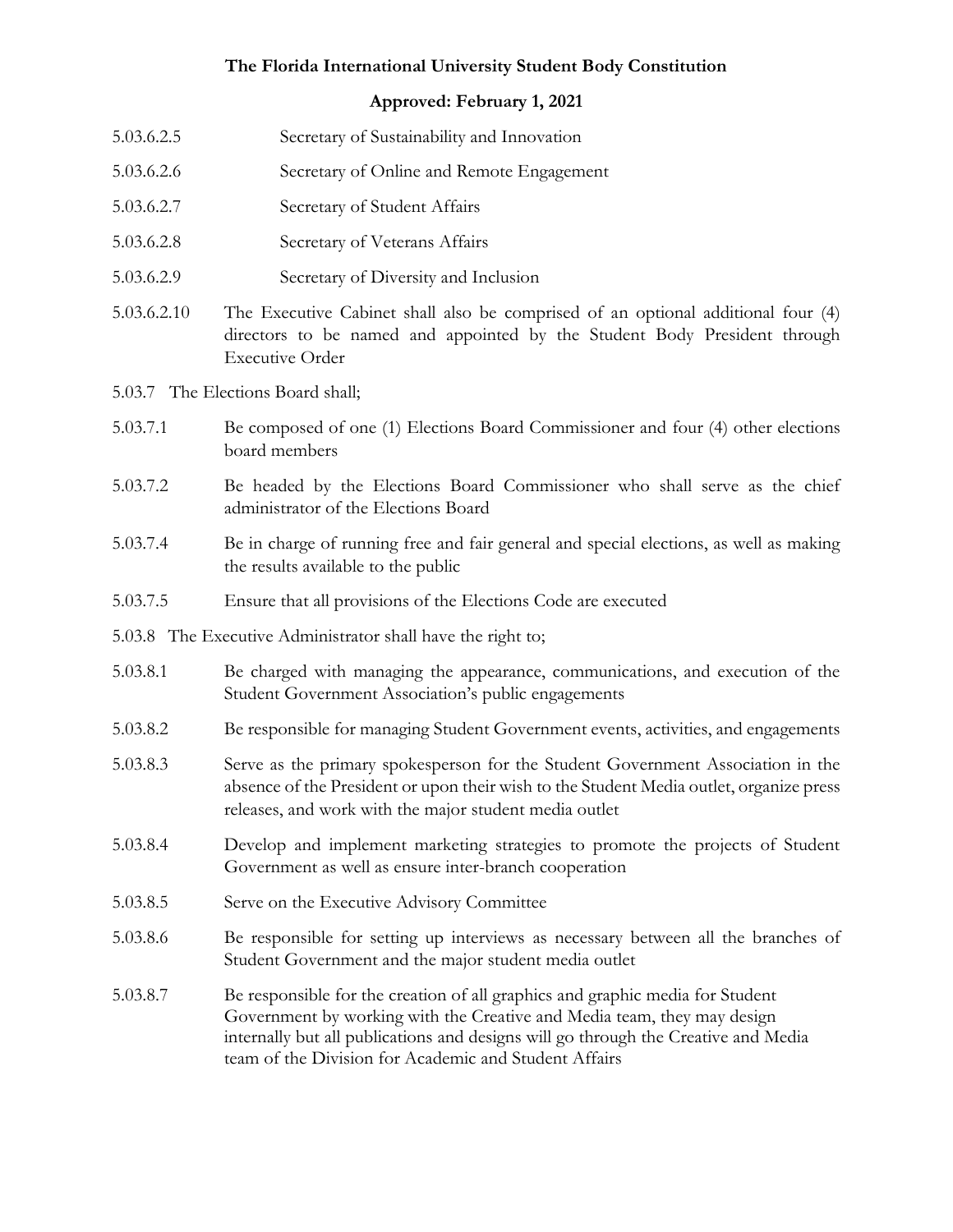## **Approved: February 1, 2021**

5.03.8.8 Be the liaison between students, student organizations, and student led projects with Student Government

### <span id="page-18-0"></span>**5.04 The Executive Advisory Committee**

- 5.04.1 The purpose of this committee is to ensure that the Executive Branch leadership is operating in unison and keep the Student Body President informed of the business of the branch
- 5.04.1.1 The Members of the Executive Advisory Committee are as follows, The President, Vice President, Governor of the Biscayne Bay Campus, Chief of Staff, Comptroller, Executive Administrator and Attorney General
- 5.04.1.2 The Executive Advisory Committee shall have no oversight or powers outside of those of its individual membership
- 5.04.1.3 The Executive Advisory Committee shall meet at a regular interval, but may meet more or less frequently at the discretion of the Student Body President

### <span id="page-18-1"></span>**5.05 Terms and Vacancies**

- 5.05.1 Members of the Executive Branch shall serve terms of one (1) year
- 5.05.1.1 No person shall hold the office of President for more than two (2) terms. In the case that a person succeeds or is appointed to the presidency and serves for more than half (1/2) a term, he/she may hold the office of the President for exactly one (1) additional term.
- 5.05.2 In the case of resignation or removal of the Student Body President, the order of succession will be as follows;
- 5.05.2.1 Vice President
- 5.05.2.2 Senate President
- 5.05.2.3 Senate President Pro Tempore
- 5.05.2.4 Governor of the Biscayne Bay Campus
- 5.05.2.5 Chief of Staff
- 5.05.2.6 Comptroller
- 5.05.2.7 In the case of resignation or removal of the Vice President, the President shall appoint a Vice President to be confirmed by the Senate. This appointment must be confirmed by a simple majority vote of the Senate.
- 5.05.2.8 In the event that order of succession is exhausted, the Senate shall convene to select a President until special elections are called. The selection of this President shall require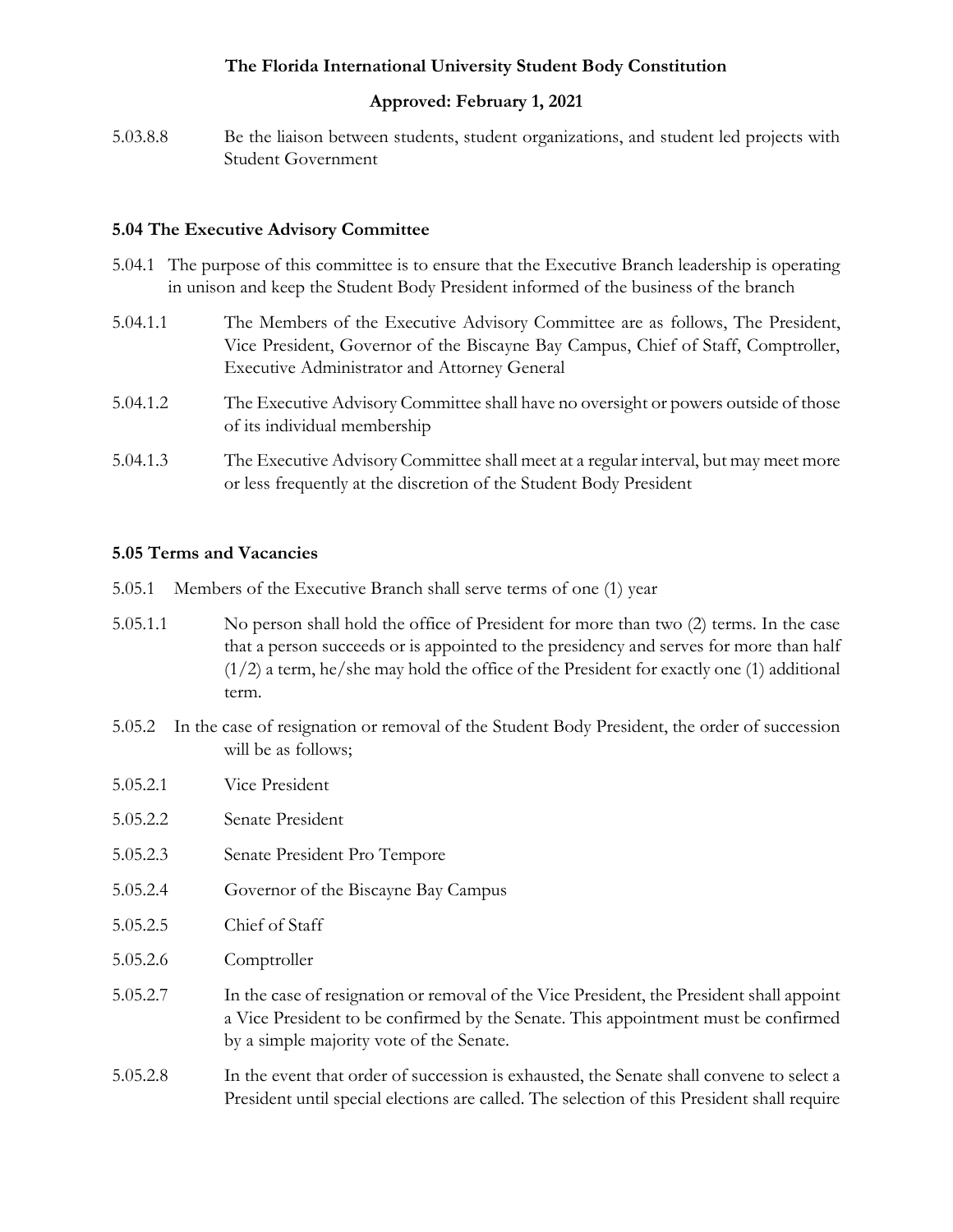# <span id="page-19-0"></span>**Approved: February 1, 2021**

two-thirds (2/3) votes of the Senate. The new President shall appoint a Vice President. This appointment must be approved by a simple majority vote of the Senate.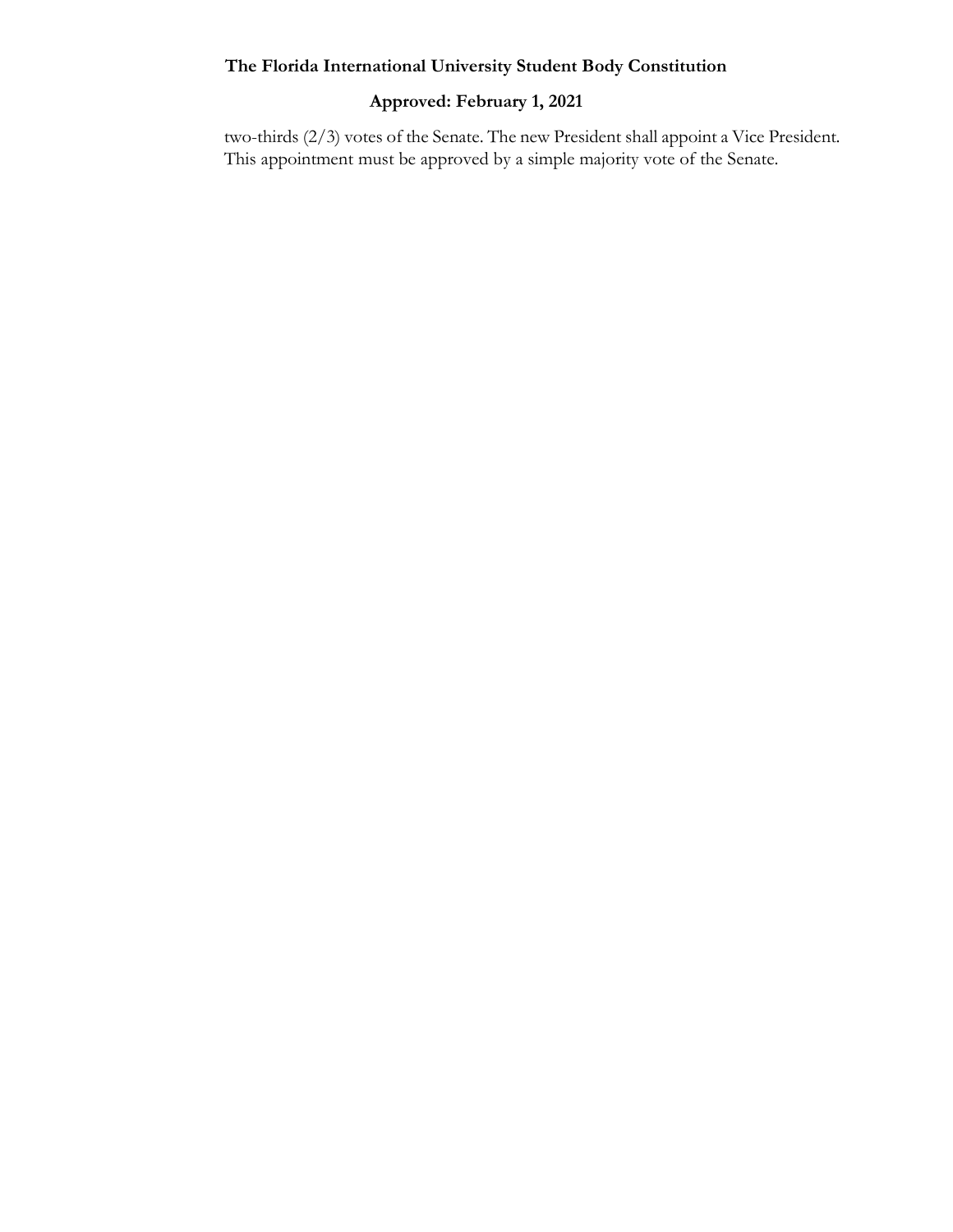### **Approved: February 1, 2021**

# **Article VI**

# **The Judicial Branch**

### <span id="page-20-0"></span>**6.01 Purpose**

6.01.1 The judicial Power of the Student Government Association shall be vested in the Judicial Branch

### <span id="page-20-1"></span>**6.02 Composition**

6.02.1 The Judicial branch shall be composed of four (4) associate justices, one (1) Chief Justice, The Attorney General, Student Advocate and one (1) clerk of the court,

### <span id="page-20-2"></span>**6.03 Duties and Procedures**

- 6.03.1 The Supreme Court shall meet at least once a month and when deemed necessary by the Chief Justice.
- 6.03.2 The Supreme Court shall have the power to remove existing statutes that conflict with or violate federal law, Florida State Statutes, this Constitution, State University System of Florida Board of Governors or University regulations.
- 6.03.3 All cases heard by the Supreme Court shall be initiated by a Writ for Judicial Review to be submitted through the procedure as established by the Student Government Statutes. Once a Writ has been filed, the Court shall review it and determine its validity in a closed session meeting. Should a Writ be deemed valid, the Court shall set a date for the hearing. The Court shall not disclose deliberations that lead to its rulings. No Justice may enter, or influence the entrance of a Writ
- 6.03.4 Any member of the Student Body not expressly prohibited from doing so in this Constitution may petition for the Attorney General to file a Writ for Judicial Review, which shall be filed for one of the following reasons:
- 6.03.4.1 A grievance, to be defined as a charge against any SGA official, and/or group of officials with misfeasance, malfeasance, or nonfeasance of any Student Government responsibilities. It shall be the determination of the Attorney General whether the grievance qualifies for a writ under SGA Constitution and Statutes
- 6.03.4.2 A petition for Statutory or Constitutional review, to be defined as a request for the evaluation of SGA laws to determine constitutionality and/or consistency with the Governing Documents of Student Government.
- 6.03.5 Members of the Court are required to attend a training Organized by the Division of Academic and Student Affairs Professional Staff advisor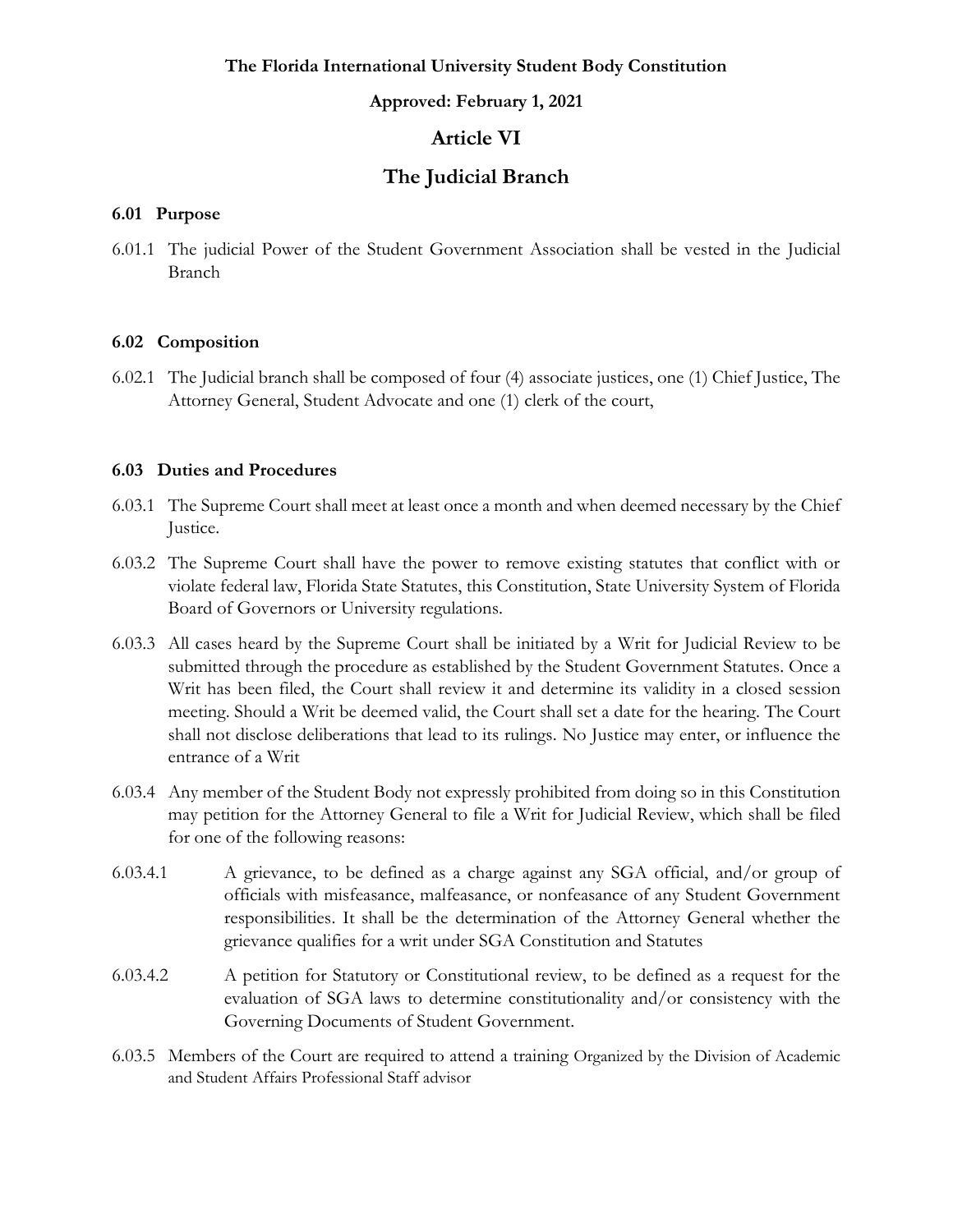### **Approved: February 1, 2021**

#### <span id="page-21-0"></span>**6.04 Exclusive Jurisdiction**

- 6.04.1 The Supreme Court shall have exclusive jurisdiction over cases or conflicts dealing with:
- 6.04.1.1 Violations of this constitution or statutes within the sovereignty of SGA.
- 6.04.1.2 Misfeasance, malfeasance, nonfeasance by an SGA official as defined by the Governing Documents of the Student Government Association
- 6.04.1.3 Misfeasance or malfeasance pertaining to the appropriation of Activity and Service Fee funds
- 6.04.1.4 Interpretation of any provision of the constitution and governing councils' constitutions and/or any governing documents
- 6.04.1.5 Conflicts arising within Governing Councils, Agencies and/or Bureaus concerning the violations of its governing documents and concerning the censure and/or removal of its members.
- 6.04.1.6 Situations regarding removal, or censure conferred upon a Student Government Association official
- 6.04.1.7 The use of Exclusive Jurisdiction specifies that all cases pertaining to the specific issues in 6.04 must originate in the Supreme Court but may be appealed as per statutory and constitutional parameters

### <span id="page-21-1"></span>**6.05 Powers of the Supreme Court**

- 6.05.1 The Supreme Court shall;
- 6.05.1.1 Interpret any provision of this constitution, and statutes within the sovereignty of Student Government
- 6.05.1.2 Repeal statutes which conflict with the provisions of this constitution
- 6.05.1.3 Hear cases that fall under its jurisdiction
- 6.05.1.4 Subpoena students or pertinent information for the purpose of testimony during Hearings. Any Student Government official who refuses a subpoena will be found in Malfeasance
- 6.05.1.5 Rule judgement upon SGA officials and/or group(s) of officials upon the outcome of a hearing in accordance with constitutional and statutory requirements
- 6.05.1.6 Hear appeals on matters pertaining to elections violations
- 6.05.2 Supreme Court Justices shall;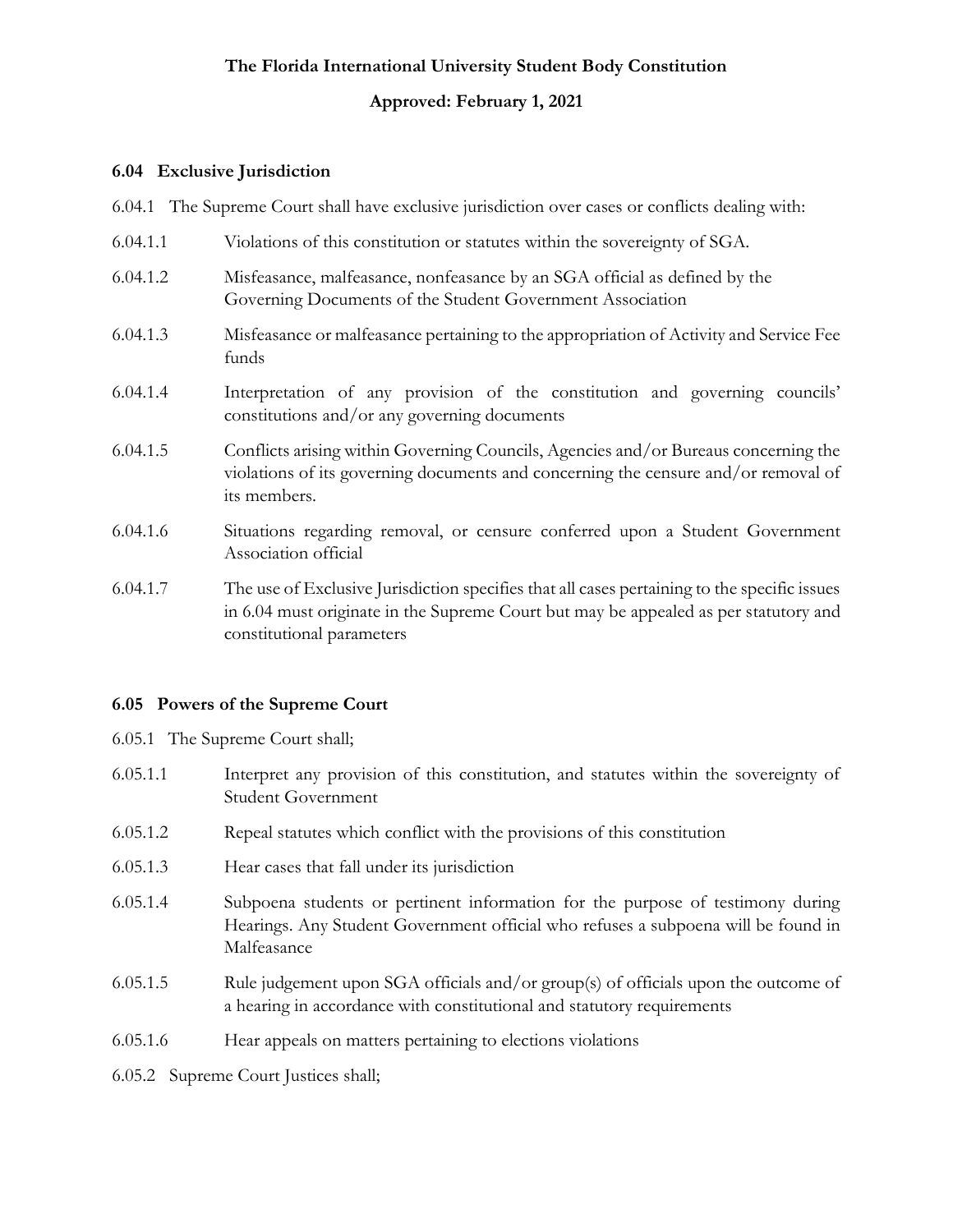### **Approved: February 1, 2021**

- 6.05.2.1 have the power and duty to recuse themselves from participating in hearings for the following reasons:
- 6.05.2.1.1 If they are active members of an organization the accused is a member of
- 6.05.2.1.2 If they are biological relatives of the accused
- 6.05.2.1.3 Should a student submit a specific conflict of interest of the Justice that does not fall within the parameters established within SGAC §6.05.2.1.1 or SGAC §6.05.2.1.2 The Supreme Court shall vote and accept or deny the request of recusal by a simple majority

### <span id="page-22-0"></span>**6.06 Terms and Vacancies**

- 6.06.1 The Chief Justice of the Supreme Court shall be appointed by the Student Body President and confirmed by the Senate
- 6.06.2 Associate justices shall be appointed by the Student Body President and confirmed by the Senate with a simple majority vote
- 6.06.3 Justices shall be appointed for one (1) one-year term, concurrent with the term of the Student Body President that appointed them. Justices are not limited to a number of terms but must re-apply after every one-year term.
- 6.06.4 Justices shall not hold an elected SGA office until they have ceased to be a Justice for at least one semester.
- 6.06.5 Clerks are appointed by the Chief Justice and serve a one-year term. They must re-apply after every one (1) year term. There shall be a limit of one (1) clerk of the court. The clerk is not a required position to be filled
- 6.06.6 In the case of a vacancy in the Court, the Student Body President shall immediately appoint a new justice to be confirmed by the Senate.
- 6.06.7 The Attorney General and Student Advocate shall be appointed by the Student body President and confirmed by the Senate by simple majority vote
- 6.06.8 The Attorney General and Student Advocate shall serve a one (1) year term concurrent with the term of the nominating Student Body president

### <span id="page-22-1"></span>**6.07 Executive Leadership of the Judicial Branch**

- 6.07.1 The Chief Justice shall;
- 6.07.1.1 be responsible for the creation of the judicial docket
- 6.07.1.2 be the chair of all judicial proceedings, in the absence of the chief justice, they may appoint an associate justice to fulfil this role by submitting this order in writing to the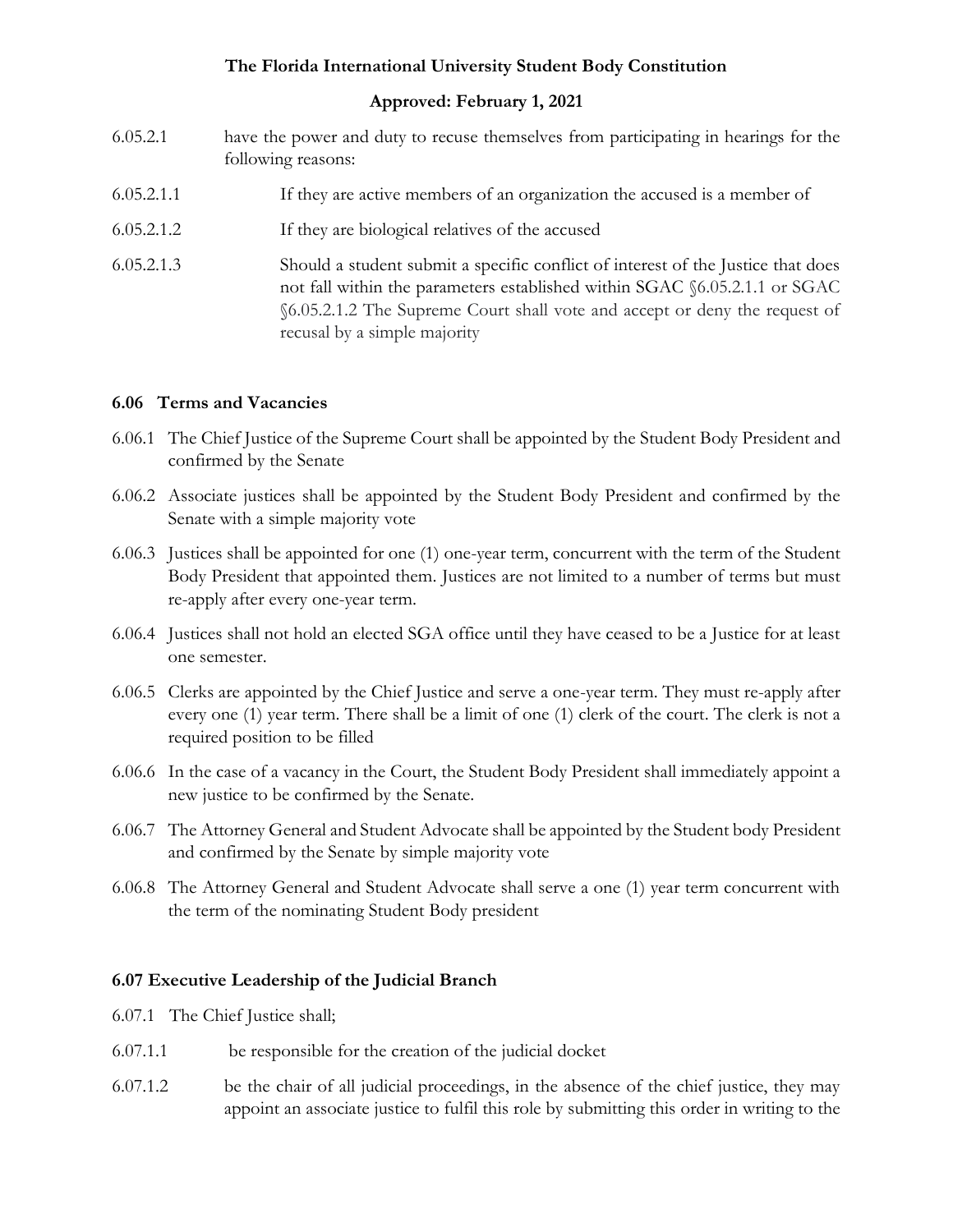### **Approved: February 1, 2021**

Academic and Student Affairs Professional Staff Advisor, Senate President, and Student Body President no later than 24 hours before proceedings begin

- 6.07.1.3 retain their vote on all judicial proceedings
- 6.07.1.4 Be a non-partisan, non-biased arbiter of matters before the Supreme Court
- 6.07.2 The Associate Justices shall;
- 6.07.2.1 Have the ability to vote on judicial business in cases, and writs
- 6.07.2.2 Be non-partisan, non-biased arbiters of matters before the Supreme Court
- 6.07.3 The Attorney General shall;
- 6.07.3.1 Serve as the prosecutor for Student Government. In doing this, the Attorney General shall be tasked with keeping up to date records of the requirements of members for each branch of Government
- 6.07.3.2 Appoint one (1) Deputy Attorney General to aid in the fulfillment of the duties of the office
- 6.07.3.3 Provide written notice of all actions taken by the office to the parties involved, The Senate President, The Chief Justice, and the president of the Student Body
- 6.07.4 The Student Advocate shall;
- 6.07.4.1 Be informed of the Student Government Association Constitution and Statutes
- 6.07.4.2 Serve as the representative of a student in all cases brought against them, if requested by the student
- 6.07.4.3 Serve as the representative of an accused student in their absence from court

### <span id="page-23-0"></span>**6.08 Due Process**

- 6.08.1 Cases against SGA officials, and/or group(s) of officials are initiated by a grievance, filed as a writ for Judicial Review with the Supreme Court; the accused shall have the right to due process. The right to due process shall include the following rights:
- 6.08.1.1 To a speedy and public hearing.
- 6.08.1.2 To be informed at least 72 hours prior to the hearing, by the Chief Justice of the charges and hearing process.
- 6.08.1.3 To be given a date, time, and location for the hearing.
- 6.08.1.4 To challenge the participation of any Justice to sit on the panel presiding over the hearing. The challenge shall be in writing and provide evidence of a conflict of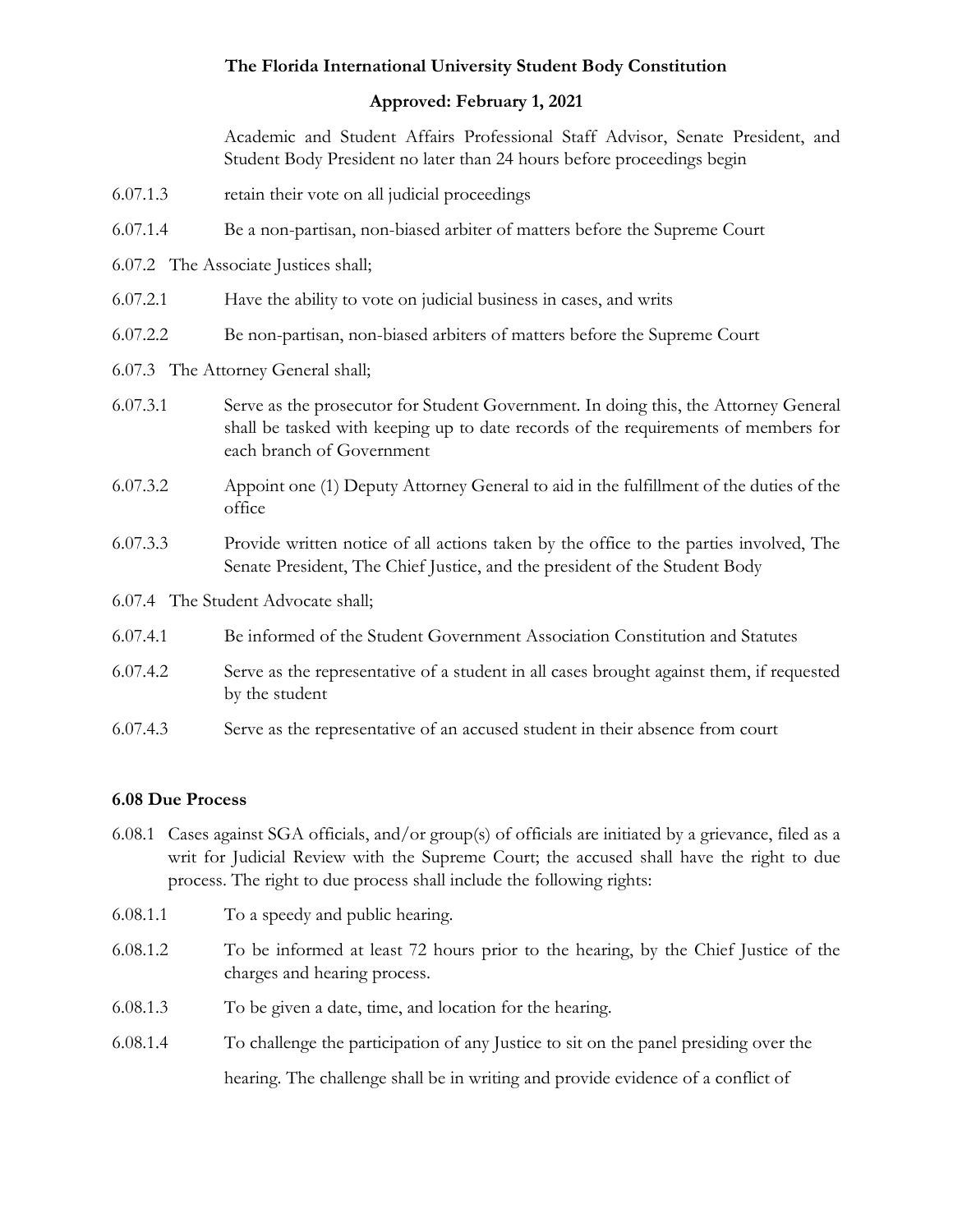### **Approved: February 1, 2021**

interest or bias that may impair a fair and impartial hearing.

- 6.08.1.5 To refrain from providing self-incriminating testimony.
- 6.08.1.6 To provide witnesses.
- 6.08.1.7 To receive written notification from the Court regarding the outcome of the case.
- 6.08.1.8 To appeal the decision in writing within seven (7) University Business Days (Monday-Friday) of the receipt of the hearing decision. The process for appeal shall be outlined in the SGA Statutes.
- 6.08.1.7 SGA officials, and/or group(s) of officials shall not be censured and/or removed except for malfeasance, nonfeasance, permanent inability to perform official duties, conviction of a Federal or State felony
- 6.08.1.7.1 Malfeasance shall be defined as the knowingly wrongful or unjust doing of some act which the doer has no right to perform, or which they have stipulated by contract not to do
- 6.08.1.7.2 Nonfeasance shall be defined as the knowingly neglect or failure of a person to do some act which they ought to do
- 6.08.1.8 No student shall be penalized for changes made to requirements, statutory obligations, or any other change for the duration of their term
- 6.08.1.9 No student shall be penalized for actions that have occurred before the start of their term
- 6.08.1.10 The Statute of limitations on all offenses shall be 2 calendar months from the date of offense
- 6.08.1.11 No Student Shall be charged for the same offense twice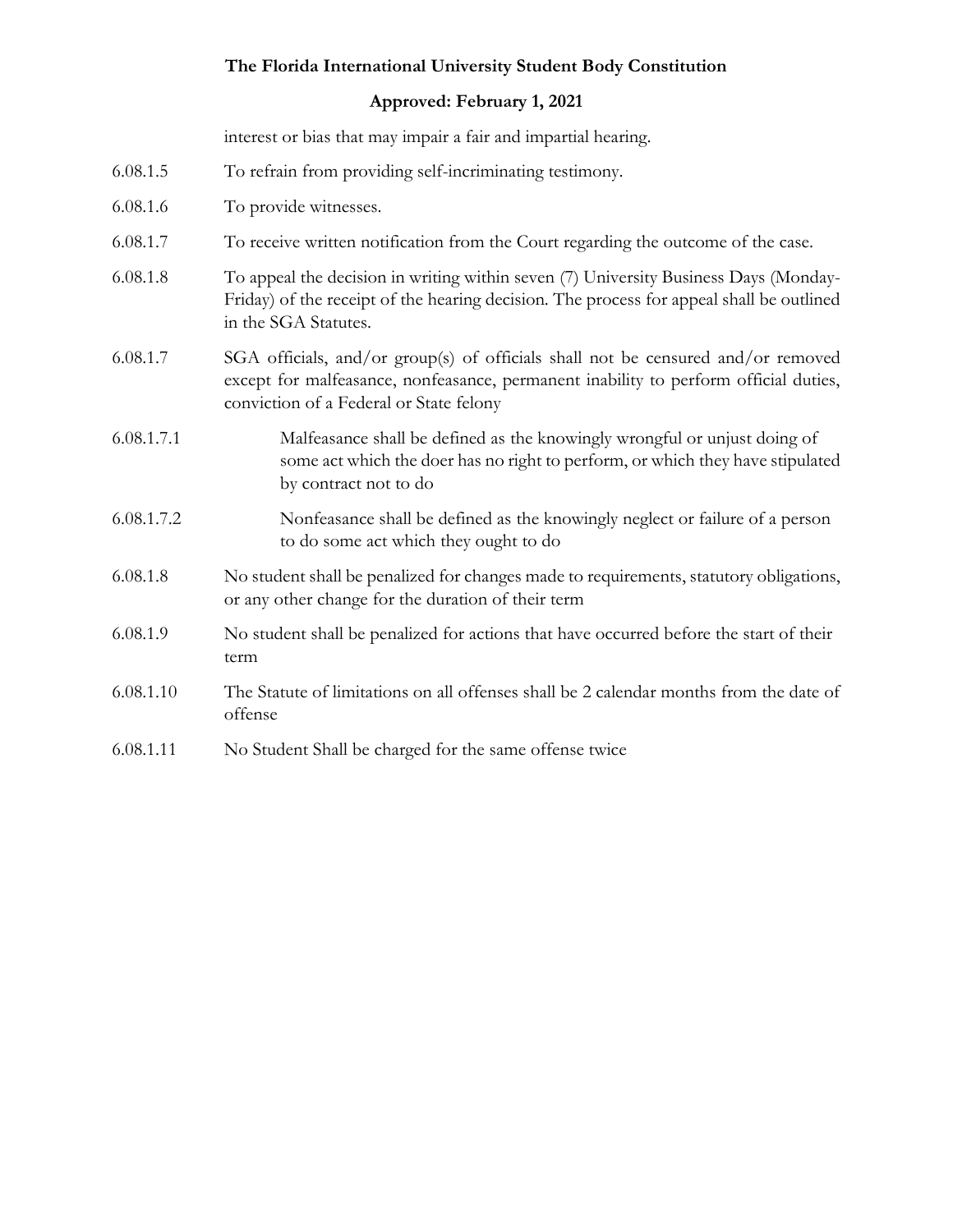#### **Approved: February 1, 2021**

# **Article VII**

# **Qualifications**

#### <span id="page-25-1"></span><span id="page-25-0"></span>**7.01 Purpose**

7.01.1 The following qualifications shall be required of appointed and elected positions to run for and/or apply for office. SGA officials shall continue to meet the requirements of their respective positions in order to hold office with the exception of lower and upper division senators whose requirements are specified below in 7.03.6 and 7.03.7.

#### <span id="page-25-2"></span>**7.02 Qualifications for all Student Government Officials**

- 7.02.1 Be a degree seeking; registered non staff student
- 7.02.2 Run for and hold only one office at a time.
- 7.02.3 Be under no academic or disciplinary sanctions as detailed in the Student Code of Conduct or individual University College.
- 7.02.4 Maintain no less than a 2.5 cumulative undergraduate grade point average and a 2.0 term grade point average where applicable.
- <span id="page-25-3"></span>7.02.5 Each graduate student holding office shall maintain no less than a 3.0 cumulative graduate grade point average and a minimum of a 2.5 term grade point average. Be registered as fulltime students for both the Fall and Spring terms as defined by Florida International University. In the semester of graduation, they shall be exempt from full-time enrollment requirements but must maintain a minimum of (3) credit hours.

### **7.03 Qualifications for Legislative Branch Officials**

- 7.03.1 Each Student Government Association Senator shall be registered to the specific school, college, class level, housing units that they represent
- 7.03.2 Each undergraduate student Senator shall maintain a minimum of nine (9) undergraduate credit hours; In the last Fall and Spring Semester before graduation they shall be exempt from this requirement but must maintain a minimum of three (3) credit hours per semester
- 7.03.3 Each graduate student Senator shall maintain no less than a 3.0 cumulative graduate grade point average and a minimum of a 2.5 term grade point average. Be registered for a minimum number of credit hours so as to be considered full time for both the Fall and Spring terms as defined by Florida International University. In the last Fall and Spring Semester before graduation they shall be exempt from this requirement but must maintain a minimum of three (3) credit hours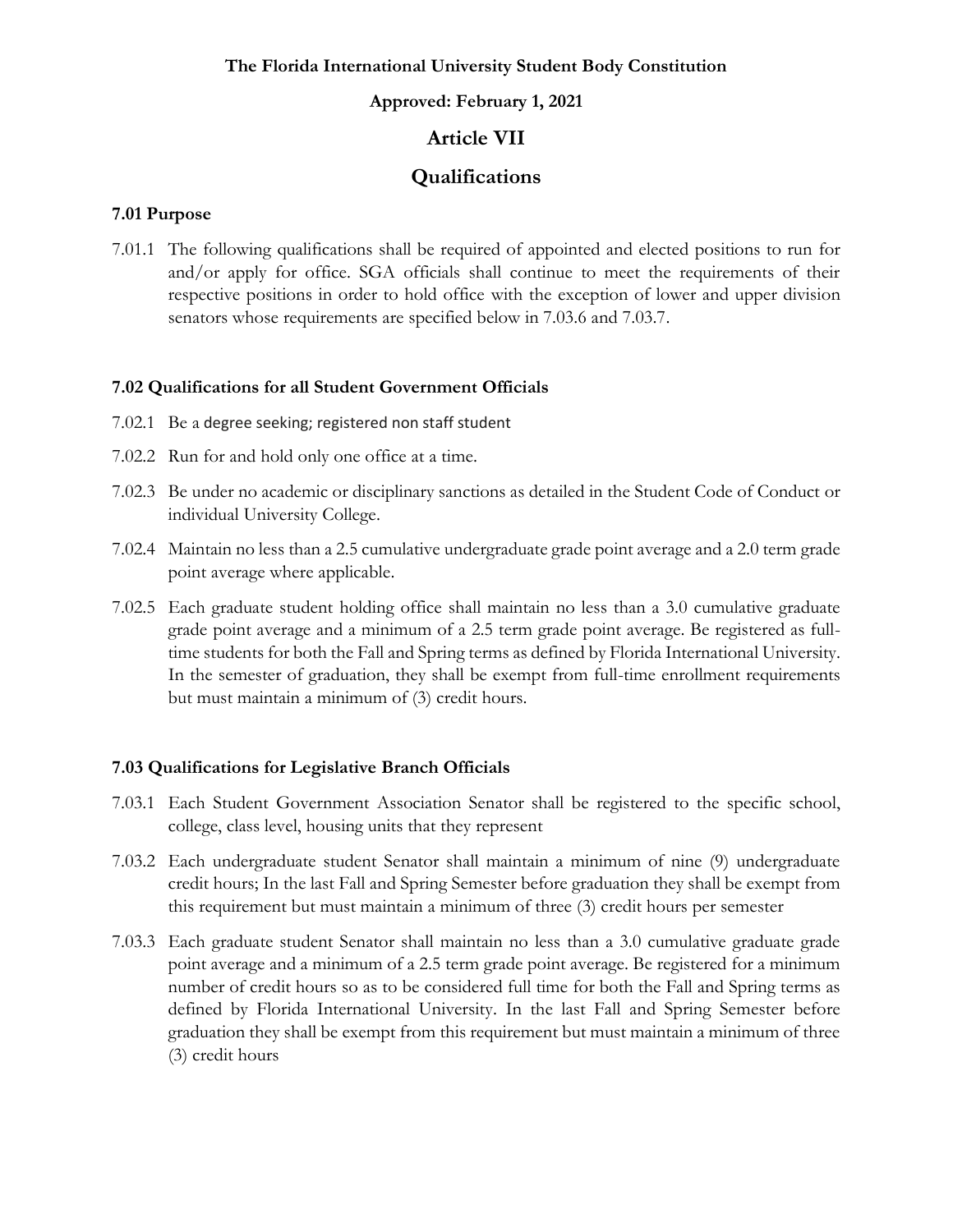### **Approved: February 1, 2021**

- 7.03.4 Each Law Senator shall be under no academic or disciplinary sanctions as determined by the College of Law and the University. Maintain, during Fall and Spring semesters, a minimum number of courses so as to be considered full-time students by the College of Law. In the semester of graduation Law School Students shall be exempt from this requirement but must be taking at least one course
- 7.03.5 Each Medical Senator shall be under no academic or disciplinary sanctions as determined by the College of Medicine and the University. Maintain, a minimum number of courses so as to be considered full-time students by the College of Medicine. In the semester of graduation Medical School Students shall be exempt from this requirement but must be taking at least one course
- 7.03.6 Lower Division Senators must have passed less than 60 credits at the time of election qualification or appointment.
- 7.03.7 Upper Division Senators must have passed more than 60 credits at the time of election qualification or appointment.

### <span id="page-26-0"></span>**7.04 Qualifications for Executive Branch Officials**

- 7.04.1 The President and Vice President shall have attended FIU for a minimum of two years and achieved at least junior standing and;
- 7.04.1.1 Maintain, during Fall and Spring semesters, a minimum of nine (9) undergraduate or six (6) graduate credit hours for each semester in office; In the last Fall and Spring Semester before graduation they shall be exempt from this requirement but must maintain a minimum of three (3) credit hours
- 7.04.1.2 The President shall have held at least one SGA position for at least two (2) semesters or one hundred and fifty-four (154) consecutive days prior to the first day of registration for general elections, whichever is greater. except in the case the President succeeds to office
- 7.04.1 The Governor of the Biscayne Bay Campus must be a student belonging to the Biscayne Bay Campus as per Article X of this constitution
- 7.04.2 Any other member of the executive branch shall be beholden to the requirements of general Student Government Association officials

### <span id="page-26-1"></span>**7.05 Qualifications for the Judicial Branch**

7.05.1 Each Justice shall maintain, during Fall and Spring semesters, a minimum of nine (9) undergraduate or six (6) graduate credit hours for each semester in office; In the last Fall and Spring Semester before graduation they shall be exempt from this requirement but must maintain a minimum of three (3) credit hours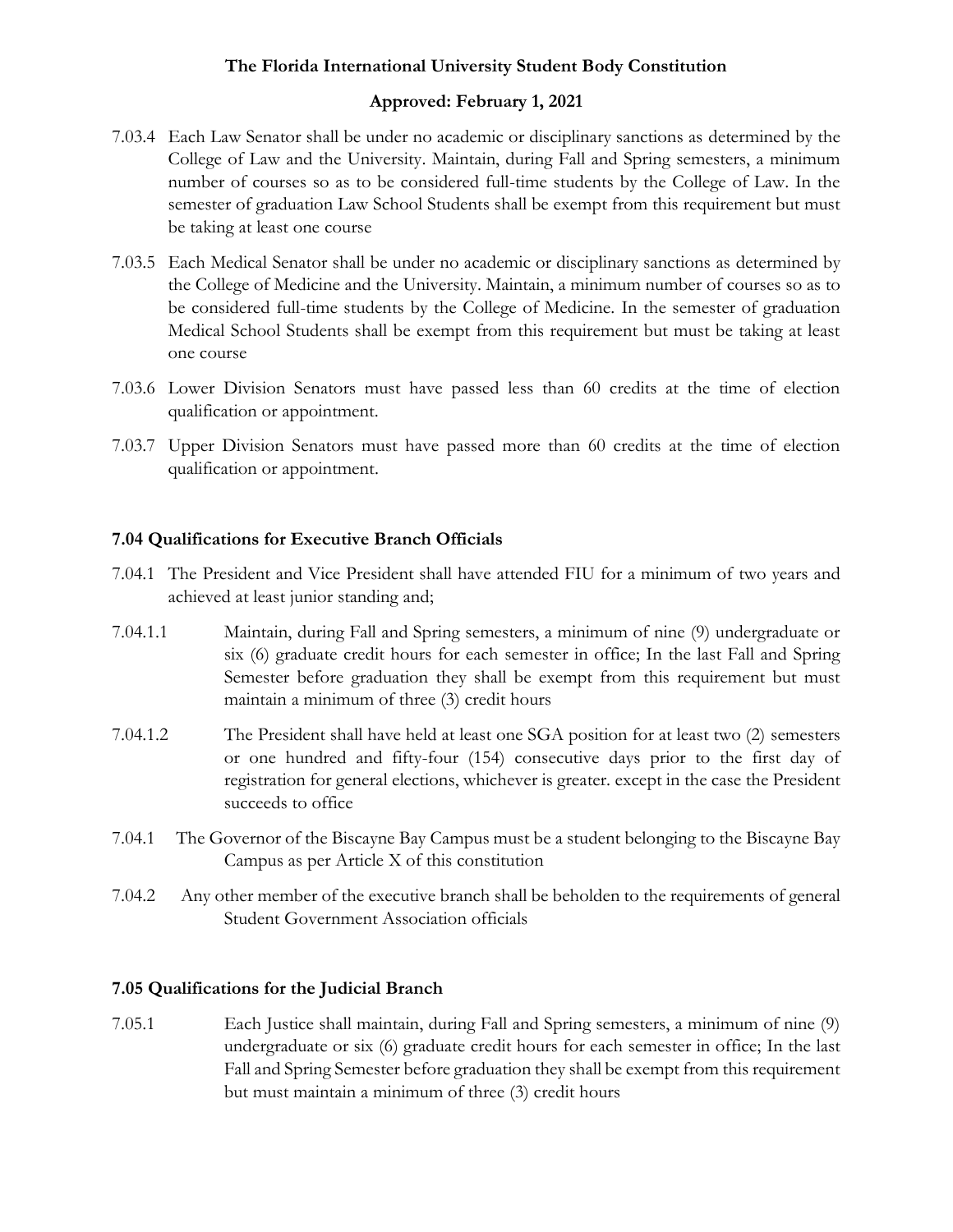# <span id="page-27-0"></span>**Approved: February 1, 2021**

7.05.2 The Attorney General and Student Advocate shall maintain, during Fall and Spring semesters, a minimum of nine (9) undergraduate or six (6) graduate credit hours for each semester in office; In the last Fall and Spring Semester before graduation they shall be exempt from this requirement but must maintain a minimum of three (3) credit hours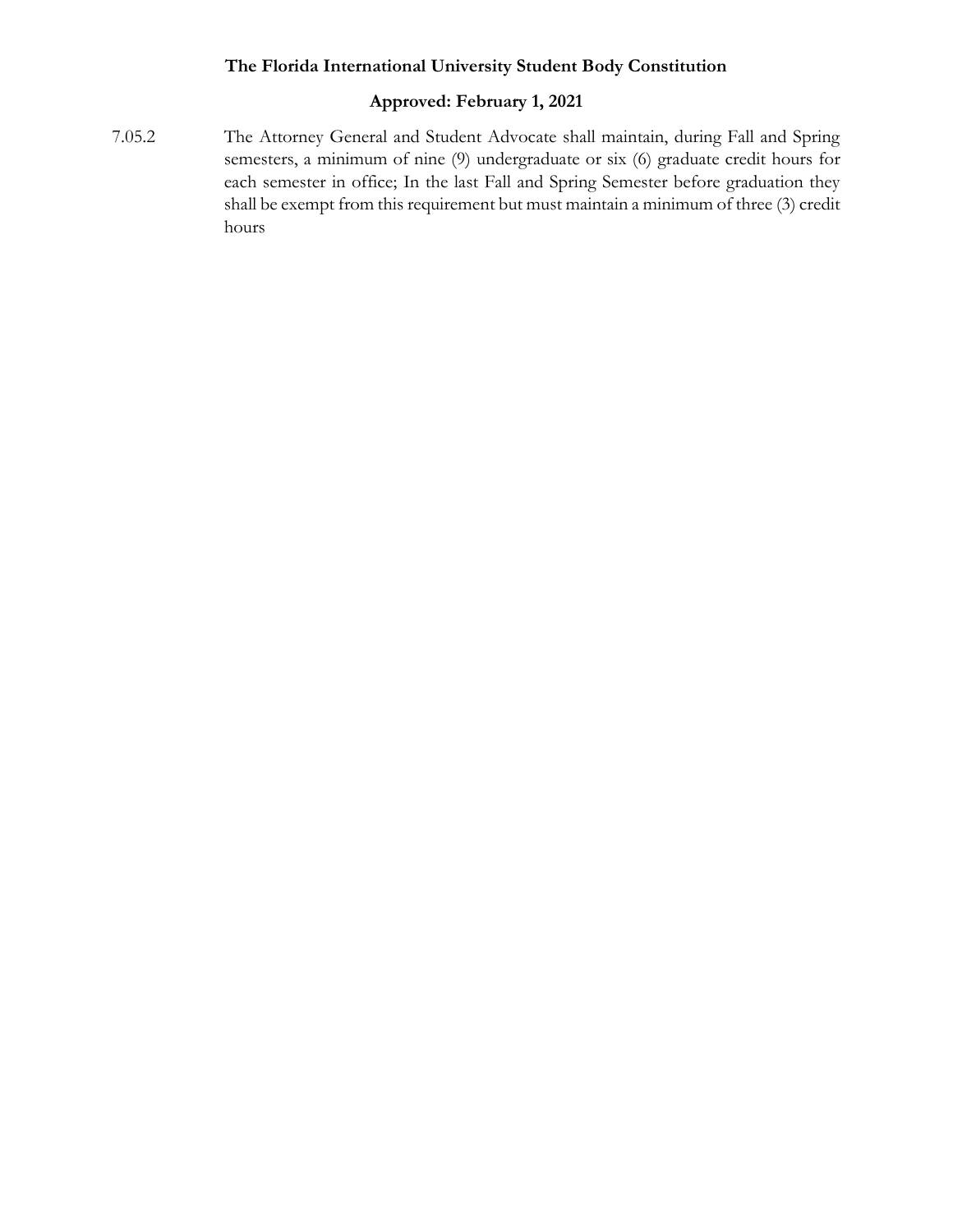#### **Approved: February 1, 2021**

# **Article VIII**

# **Internal Committees**

#### <span id="page-28-0"></span>**8.01 The Executive Board**

8.01.1 The Executive board shall convene regularly as determined by The Student Body President. Shall advise and consent in all matters relating to the functions of the entire Student Government or Student Body as a whole, vote to change student government internal procedure not in conflict with statutory or constitutional obligations, in exceptional cases vote to override a statutory requirement for a specific purpose, be informed of ACB expenditures, and report the business of each governmental branch.

# <span id="page-28-1"></span>**8.02 The composition of the Executive Board shall be as follows, each member shall receive 1 vote**

8.02.1 Student Body President 8.02.2 The Student Body Vice President 8.02.3 The Senate President 8.02.4 The Senate president Pro Tempore 8.02.5 The Senate Floor Leader 8.02.6 The Comptroller 8.02.7 Executive Administrator 8.02.8 The Governor of the Biscayne Bay Campus 8.02.9 The Chief of Staff (Ex-Officio nonvoting member) 8.02.10 The Chief Justice (Ex-Officio nonvoting member)

### <span id="page-28-2"></span>**8.03 The Internal Procedure of the Executive Board**

- 8.03.1 Executive Board meetings shall be open to the student body upon request for substantive matters
- 8.03.2 Minutes for all Executive Board meetings shall be taken by the Chief of Staff, in the absence of the Chief of Staff, the Chief Justice shall take minutes, and in the absence of both the Chief of Staff and the Chief Justice, the Student body President shall appoint a member of the board to take minutes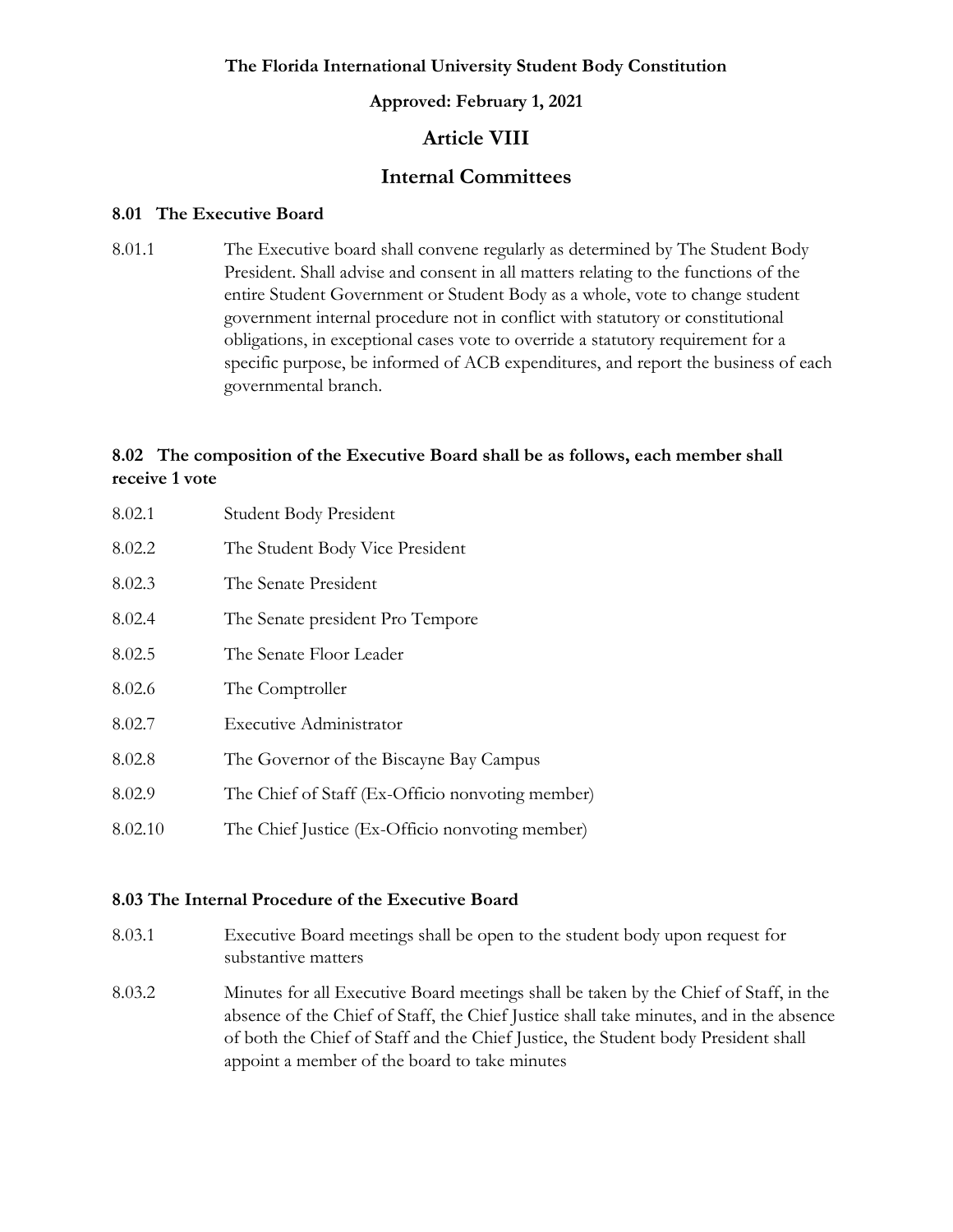### **Approved: February 1, 2021**

- 8.03.3 The Chair of the Executive board shall be the Student body President, in the absence of the Student Body president, they may appoint a member of the board to serve in this role
- 8.03.4 The Executive board shall take all action through simple majority vote
- 8.03.5 The procedures for executive board meetings will be determined by the President of the Student Body and sent to the individual members no later than the second meeting of the Board. Alterations to these procedures must be sent by the Student Body president no later than 24 hours before the start of the next executive board meeting
- 8.03.6 The Executive Board shall keep a record of all votes taken by the board
- 8.03.7 The quorum for an executive board meeting shall be established at three voting members and the Student Body President
- 8.03.8 For an executive board meeting to be considered in order, the Student Body President must have informed all members no later than twenty-four (24) hours prior to the start of the meeting of the date, time and place of the meeting
- 8.03.9 The Executive Board may vote to authorize expenditures of the Student Government Budget not pertaining to any individual branch or official

### <span id="page-29-0"></span>**8.04 The Student Government Budget Committee**

| 8.04.1 | The purpose of the Student Government Budget Committee shall be to draft and<br>present the SGA Activity and Service fee budget for the next fiscal year                                                                                                                                                 |
|--------|----------------------------------------------------------------------------------------------------------------------------------------------------------------------------------------------------------------------------------------------------------------------------------------------------------|
| 8.04.2 | The composition of the budget committee shall be as follows, The Student body<br>President, The Student body Vice President, The Senate President, The Senate<br>President Pro Tempore, The Senate Floor Leader, The Governor of the Biscayne<br>Bay Campus, Executive Administrator and The Comptroller |
| 8.04.3 | The Activity and Service Fee Budget shall be approved by a simple majority vote of<br>the committee members contributing to quorum, a simple majority vote of the<br>senate, and signed by the Senior Vice President for Academic and Student Affairs                                                    |
| 8.04.4 | Quorum for the committee shall be established at a simple majority of the<br>membership of the committee                                                                                                                                                                                                 |
| 8.04.5 | All substantive votes taken by the committee shall be conducted by a simple majority<br>of members contributing to the quorum                                                                                                                                                                            |
| 8.04.6 | In the case the Senate or the Senior Vice President for Academic and Student Affairs<br>does not approve the proposed budget, the budget shall be sent back to the budget<br>committee. The budget committee shall edit and re-propose the budget until it is                                            |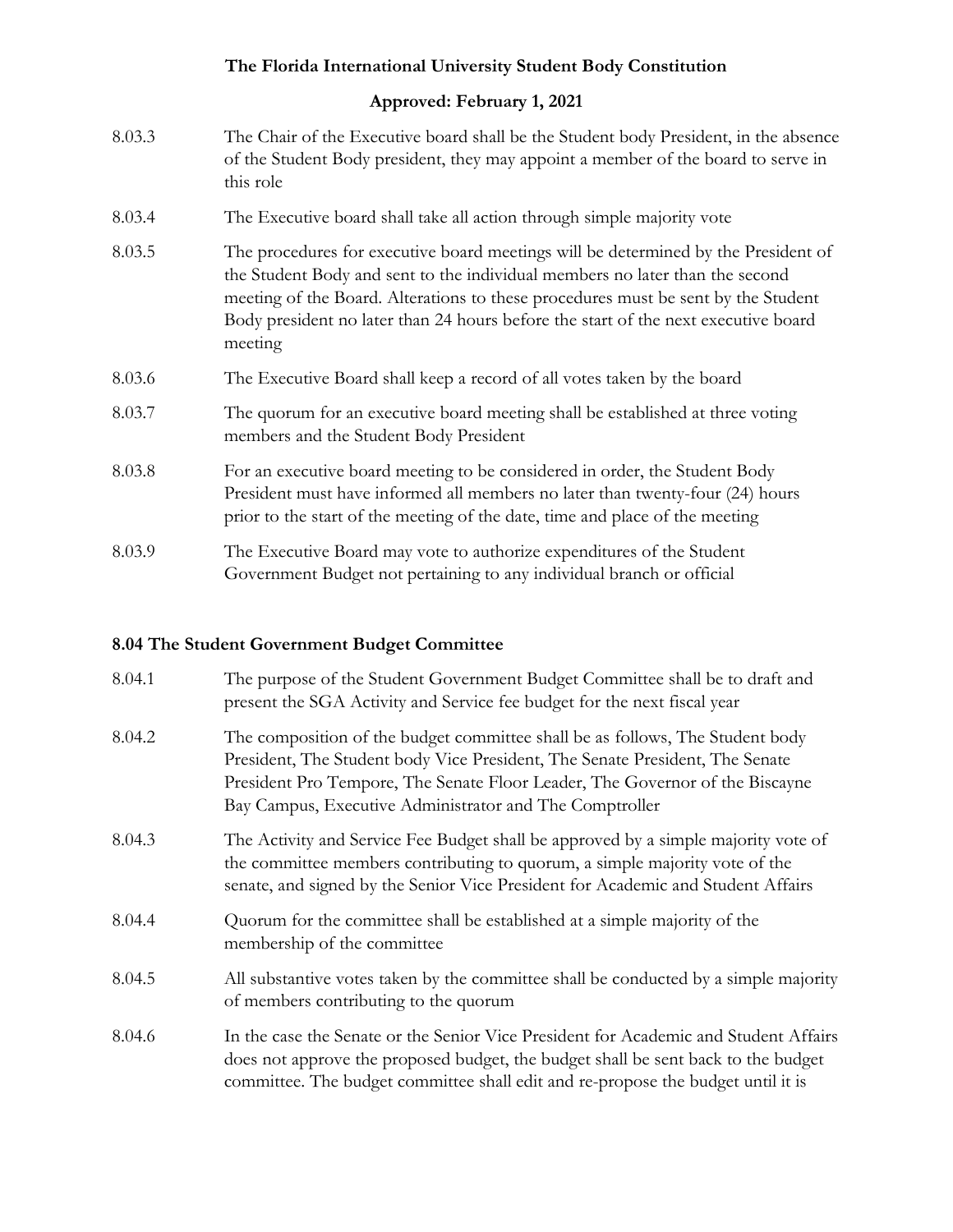## **Approved: February 1, 2021**

approved by the Senate and signed by the Senior Vice President for Academic and Student Affairs.

- 8.04.7 The Student Government Association budget shall be completed by the SGA currently in office for the succeeding SGA. The budget shall be completed and submitted to the University President no later than the first Monday following Spring Break of each year unless exception is offered by the Student Government Association Academic and Student Affairs Professional Staff Advisor.
- 8.04.8 Any funds left over from the Student Government Association budget shall go into the Accumulated Cash Balance Account unless otherwise specified by proviso in the budget
- 8.04.9 The Comptroller shall be the chair of the Budget Committee but shall cast no vote unless there is a tied vote of the other members of the committee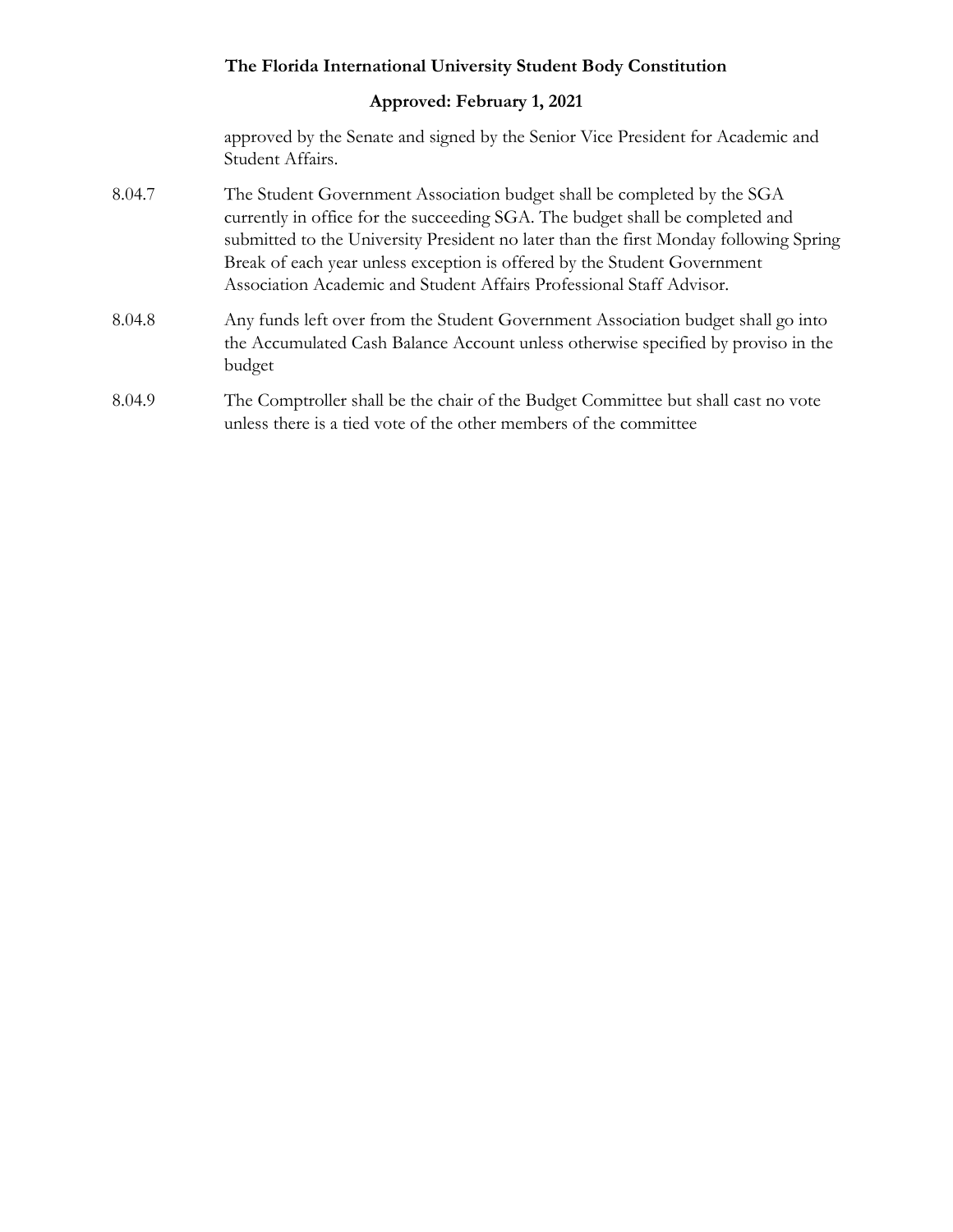#### **Approved: February 1, 2021**

### **Article IX**

## **Governing Council, Agencies and Bureaus**

#### <span id="page-31-1"></span><span id="page-31-0"></span>**9.01 Purpose**

- 9.01.1 The only Governing Council for students at Florida International University shall be the Student Government Association
- 9.01.2 Agencies shall be student organizations whom have their creation, purpose, structure, and constitution approved by the Student Government Association. Agencies shall serve as bodies over their respective domains of focus, beholden to the Student Government Association Constitution, Statutes, and their individual internal rules. Agencies shall serve the University Student Body in a specified general capacity.
- 9.01.3 Bureaus shall be student organizations whom have their creation, purpose, structure, and constitution approved by the Student Government Association. Bureaus shall be the student organizations created for the express purpose of serving specific areas of student concern such as race, religion, ethnicity, sexual orientation, culture, affinity, social group, or other purpose as approved by the Student Government Association for the University Community as a whole

#### <span id="page-31-2"></span>**9.02 Jurisdiction**

- 9.02.1 All Agencies and Bureaus shall fall under the jurisdiction of the Student Government Association. Their formation shall be governed by their creation charter detailed by Student Government.
- 9.02.2 There shall be no restriction on budgetary requests between Agencies and Bureaus
- 9.02.3 Officers of Agencies and Bureaus shall be considered officials of Student Government and shall be beholden to the requirements applicable as general members by this constitution and Student Government Association Statutes except remuneration

#### <span id="page-31-3"></span>**9.03 Duties and Procedures**

- 9.03.1 Each Agency and Bureau shall:
- 9.03.1.1 Be governed by an organizational constitution the provisions therein shall conflict with neither this constitution nor the SGA Statutes. Changes to this organizational constitution shall be approved by the Student Senate and the Student Body President. Should the Student Body President veto the proposed agency or bureau constitution the senate may overturn by unanimous consent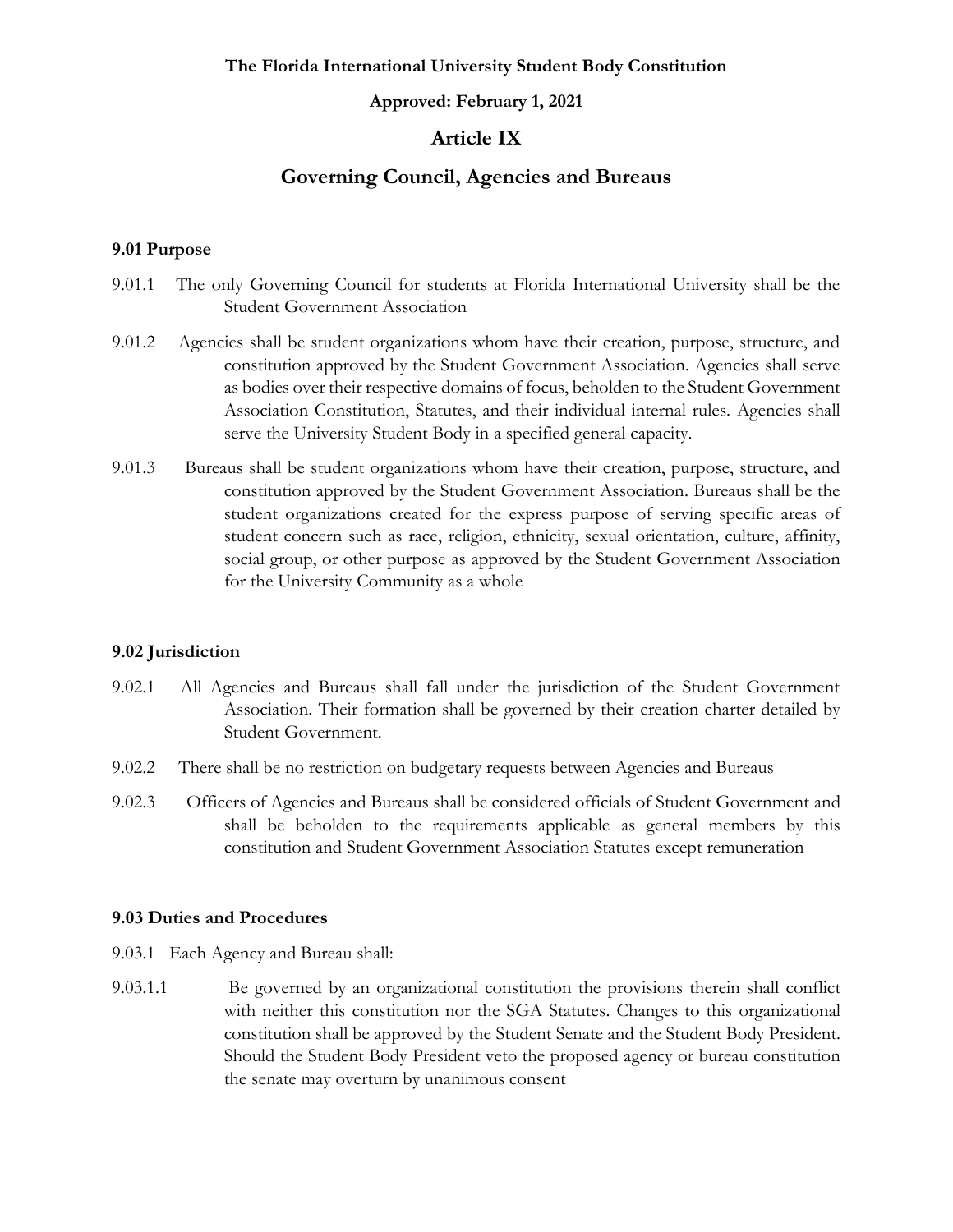- 9.03.1.2 Elect a Chair to be the chief administrator of their administration.
- 9.03.1.3 Submit to Student Body President, at least once a semester, a detailed report on the actions taken by the agency or Bureau in that semester
- 9.03.1.4 Abide by the Student Government Constitution and statutes
- 9.03.1.5 Submit an emoluments proposal to the Budget Committee to be approved or adjusted, and expended by the organizational structure within that agency or bureau
- 9.03.1.6 Send their chair or a designate to meetings called by the Student Body president
- 9.03.2 Agencies shall;
- 9.03.2.1 Be created by an act of the Senate, which shall be passed by a two-thirds majority of the quorum and signed or vetoed by the President. To overturn a veto on this matter the Senate shall achieve a unanimous vote of the quorum. Following the Act, an agency or bureau must receive approval by the Budget Committee through an allocation of Activity and Service Fee dollars. Should the Budget committee refuse to allocate, the agency proposal shall be considered dead and the group must resubmit to the procedure the following year should they choose.
- 9.03.3 Bureaus shall;
- 9.03.3.1 Be created by an act of the Senate, which shall be passed by a simple majority of the quorum and signed or vetoed by the President. To overturn a veto on this matter the Senate shall achieve a two-thirds  $(2/3)$  majority vote of the quorum. Following the Act, an agency must receive approval by the Budget Committee through an allocation of Activity and Service Fee dollars. Should the Budget committee refuse to allocate, the bureau proposal shall be considered dead and the group must resubmit to the procedure the following year.
- 9.03.3.2 Bureaus must serve a specific subject area of concern to students
- 9.03.4 Agency and Bureau Chairs must;
- 9.03.4.1 Meet with the Student Body President at a specified number of times by the Student Body President
- 9.03.4.2 be responsible for the dutiful expenditure of Activity and Service Fee funds appropriated to their organizations
- 9.03.5 Should the Senate seek remand or redress to a rule of an agency or bureau, a 2/3 vote of the Senate shall be required to implement this change. Following the achievement of this vote the Signature or Veto of the Student Body President must be issued. If vetoed the Senate must achieve a unanimous agreement of the quorum to overturn the decision.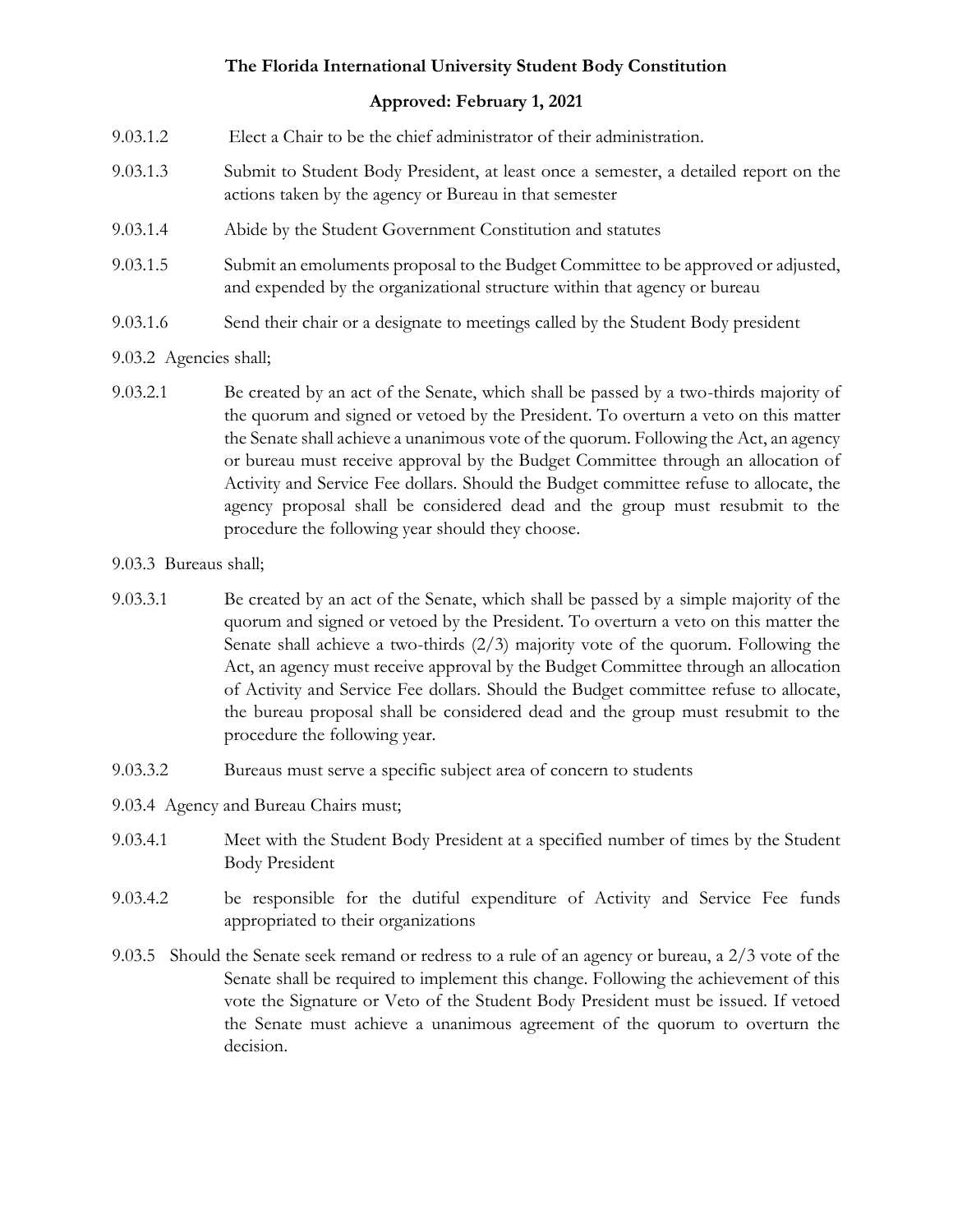#### **Approved: February 1, 2021**

# **Article X**

### **Elections**

#### <span id="page-33-1"></span><span id="page-33-0"></span>**10.01 Process**

10.01.1 General and special elections shall be decided by plurality vote.

- 10.01.2 General elections of SGA officials shall run concurrently for the offices of President, Vice President, Governor of the Biscayne Bay Campus and the Senate on the Tuesday and Wednesday of the week following Spring Break. In the absence of a Spring Break elections shall be held the Tuesday and Wednesday of the 8<sup>th</sup> week of the Spring Semester. This date may be changed with two-thirds (2/3) majority approval of the Senate, or by necessity as dictated by the Student Body president and the SGA Academic and Student Affairs Professional Staff Advisor
- 10.01.3 The Student Body President, and Vice President shall run on one ticket and be elected by the student body
- 10.01.3.1 If the Governor of the Biscayne Bay Campus Candidate is unable to qualify, loses qualification, or is disqualified, The Presidential and Vice-Presidential candidates may proceed with the election
- 10.01.3.2 If a Presidential and Vice-Presidential candidate are elected without a Governor of the Biscayne Bay Campus, they shall appoint a Governor of the Biscayne Bay Campus to be confirmed by the Senate
- 10.01.4 Senators must be elected from the membership of the college, housing unit, or grade levels which they represent
- 10.01.5 All candidates whether appointed or elected seeking to hold office representing a campus (Lower and Upper Division Senators, The Governor of the Biscayne Bay Campus, The Lieutenant Governor of the Biscayne Bay Campus, and the Executive Staff of the Governor) must be taking at least twenty percent (20%) of their classes at the Campus they choose to represent. For purposes of representation the FIU Engineering Center shall be designated to belong to the Modesto A. Maidique Campus and the FIU I-75 Center shall be designated to belong to the Biscayne Bay Campuss
- 10.01.5.1 Exceptions shall be made to Students whom are taking Online and/or remote classes
- 10.01.5.1.1 Students taking classes in the following programs regardless of modality shall be BBC classes (Hospitality Management Program, Marine Sciences Program, Journalism + Media Program, Marketing, Health Services Administration, Creative Writing, Broadcast Media, Global Strategic Communications, Mass Communications, and any program offered by the Chaplain School of Hospitality and Tourism Management). The list of programs shall be provided by the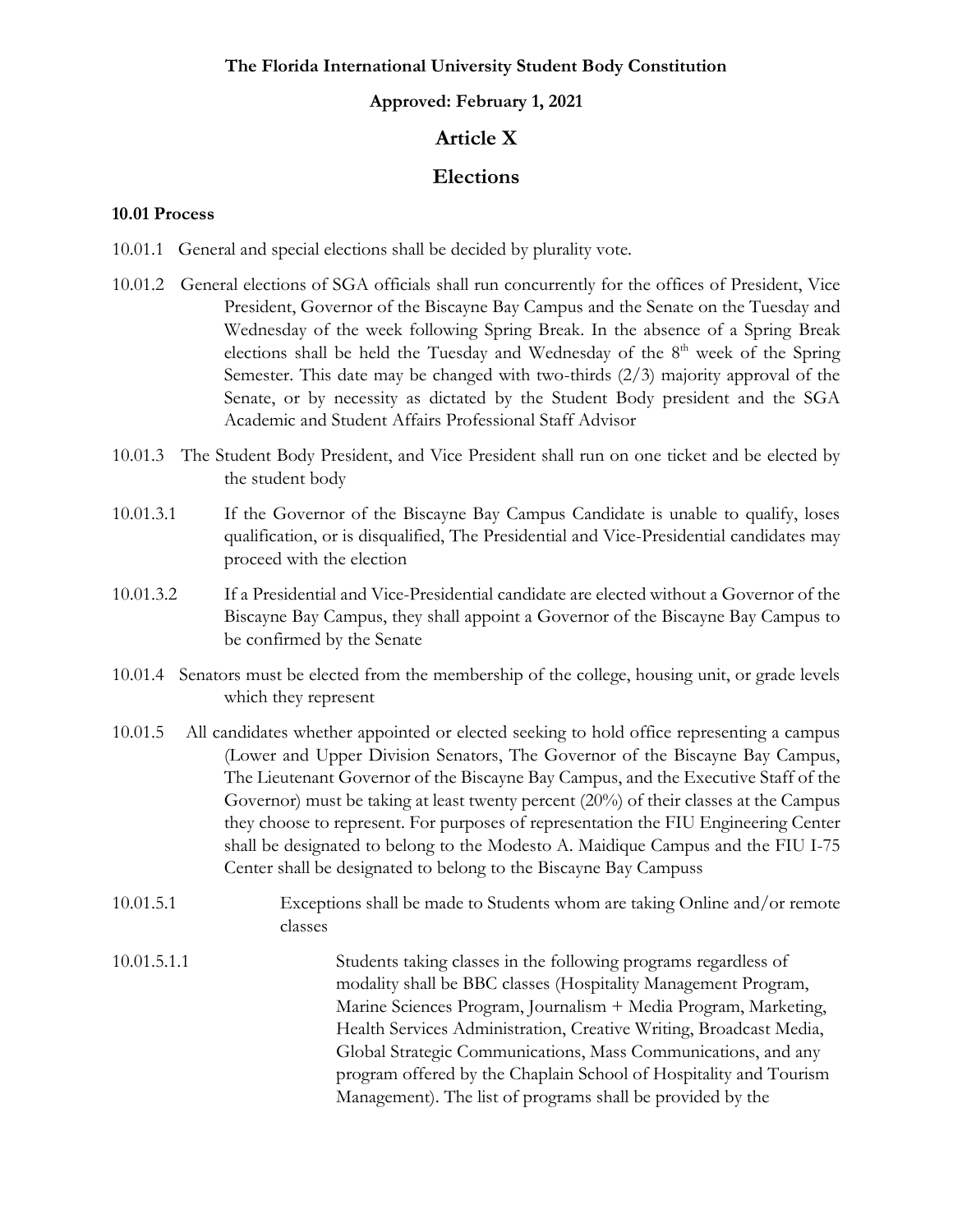#### **Approved: February 1, 2021**

administration of the Biscayne Bay Campus and updated as needed to reflect the most accurate course and program offerings at the campus.

10.01.5.1.2 Students taking online/remote classes in any program not specified in section 10.01.5.1.1 shall be classes belonging to the Modesto A. Maidique Campus

#### <span id="page-34-0"></span>**10.02 Elections Code**

- 10.02.1 SGA Statutes shall include an Elections Code. Changes to the Elections Code shall be passed by super majority (2/3) vote of the entire Senate membership.
- 10.02.2 Elections shall be run according to the Elections Code.
- 10.02.3 The Elections Board shall enforce the Elections Code and ensure that all its provisions are executed.
- 10.02.4 Changes to the Elections Code during the six (6) week period prior to the general elections date shall require a unanimous vote of the entire Senate Membership
- 10.02.5 Changes to the Elections code during the week of voting in a general election are prohibited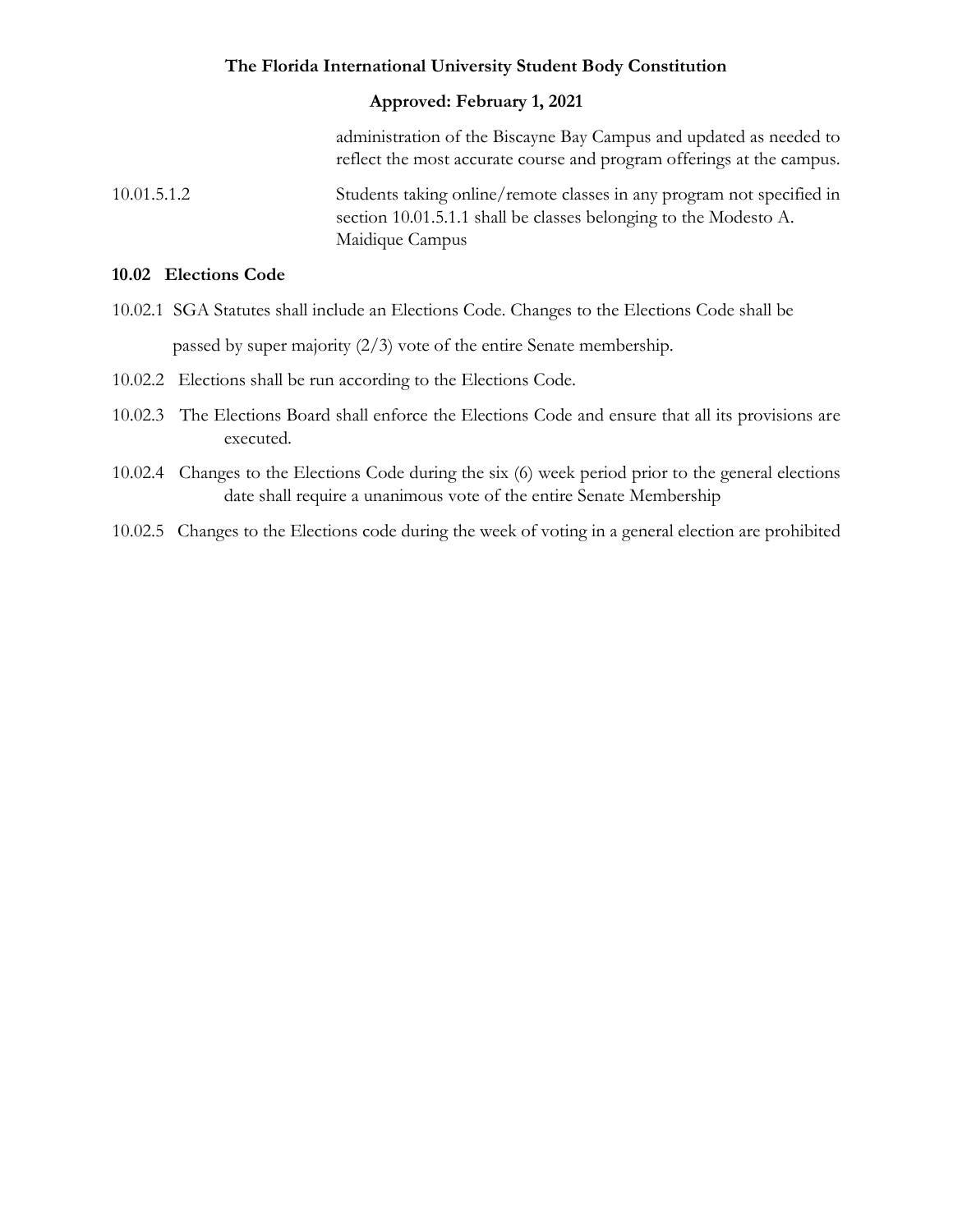#### **Approved: February 1, 2021**

### **Article XI**

#### **Remuneration**

#### <span id="page-35-1"></span><span id="page-35-0"></span>**11.01 Remuneration for SGA Officials**

- 11.01.1 SGA Presidents shall receive annually a payment amount of \$15,000
- 11.01.2 SGA Vice Presidents, The Governor of the Biscayne Bay Campus, The President of the Senate, and the Comptroller shall receive annually an amount of \$10,500
- 11.01.3 Lieutenant Governor of the Biscayne Bay Campus, The Chief Justice and Chief of Staff shall receive annually an amount of \$7,500
- 11.01.4 Deputy Chiefs of staff, The Attorney General, Associate Justices, Deputy Comptrollers, President Pro-Tempore of the Senate, The Elections Commissioner, The Senate Floor Leader and Student Advocate, Executive Administrator shall receive annually an amount \$1,500
- 11.01.5 SGA Senators (excluding the Senate president and President pro-Tempore), Executive Staff of the Governor and Cabinet Secretaries shall receive annually an amount of \$500, 250 dollars per the fall and spring semesters
- 11.01.5 Cabinet Directors and all positions not specified above shall receive annually an amount of \$200, 100 dollars per the fall and spring semesters
- 11.01.6 Members or appointed individuals of SGA holding more than one (1) position shall receive remuneration for only one (1) position, whichever is highest.
- 11.01.7 Hours and wages for appointed elected positions will be distributed according to the allocation of funds to the emolument account of the Student Government Association.
- 11.01.8 Remuneration for SGA officials shall not be decreased during their term in office.